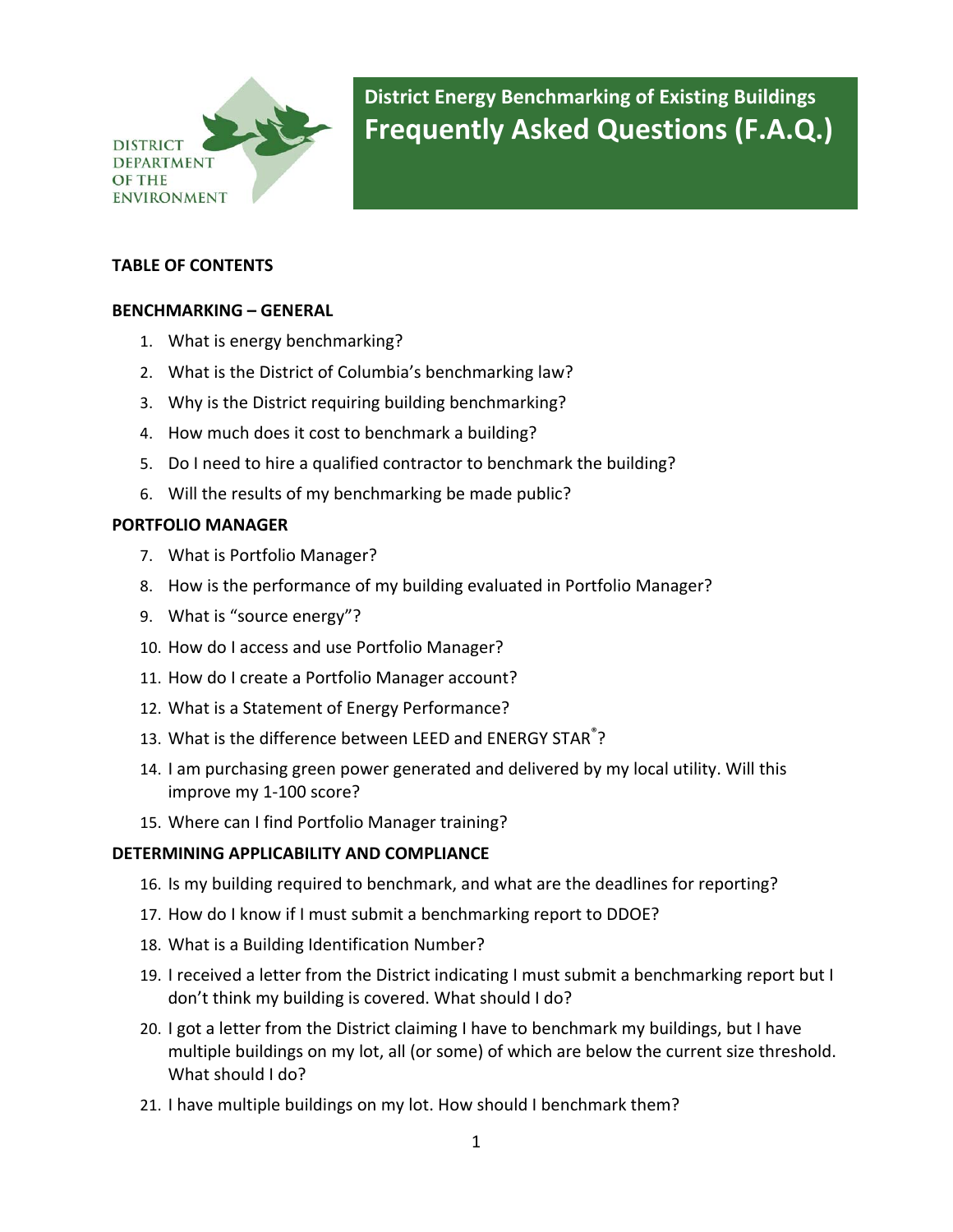- 22. My building is not of a building type that can receive a 1‐100 score in [ENERGY](#page-11-0) STAR Portfolio Manager. Am I exempt from the [benchmarking](#page-11-0) law?
- 23. What is the use of [benchmarking](#page-11-0) my building in Portfolio Manager if I can't get a 1‐100 [score?](#page-11-0)
- 24. My building has [occupants](#page-11-0) involved in work affecting national security. Is my building exempt from the benchmarking disclosure [requirements?](#page-11-0)
- 25. What if I haven't owned my [building](#page-12-0) for a full year, or my building is newly built?
- 26. My building is smaller than 50,000 square feet. Can it be [benchmarked](#page-12-0) and reported?
- 27. How do I calculate the square footage of my [building?](#page-13-0) What spaces should I include?
- 28. Am I required to enter my [building's](#page-13-0) energy use data into my Portfolio Manager account on a [monthly](#page-13-0) basis?
- 29. The [Benchmarking](#page-13-0) law states that I must provide energy use data for the calendar year – January 1 – December 31 – but my utility bills do not [correspond](#page-13-0) exactly with the days of each month. How should I enter this [information?](#page-13-0)

#### **[SPACE](#page-14-0) TYPES**

- 30. Why are residential properties required to [benchmark?](#page-14-0)
- 31. Do I include the garage when [calculating](#page-14-0) the gross square footage of my building?
- 32. How do I account for vacant space in my [building?](#page-14-0)
- 33. I have a mixed‐use building. Can I [benchmark](#page-15-0) it using Portfolio Manager?
- 34. How do I determine the [percentage](#page-15-0) of my building that is heated and/or cooled?
- 35. What is the [definition](#page-16-0) of a "Data Center"?
- 36. Should my server closets, computer training areas, telecom closets, or [print/copy](#page-16-0) rooms be listed as "Data [Center"](#page-16-0) space?

#### **[COLLECTING](#page-17-0) AND ENTERING DATA**

- 37. If I am already [benchmarking](#page-17-0) am I all set?
- 38. How is benchmarking in Portfolio Manager different under District [requirements?](#page-17-0)
- 39. My tenants manage their own energy use. Do I still need to get this [information](#page-17-0) from [them?](#page-17-0)
- 40. Are tenants required to provide energy and water use [information](#page-18-0) to a building owner?
- 41. Do I have to collect data from [residential](#page-18-0) tenants?
- 42. Can my [tenant\(s\)](#page-18-0) sign a waiver to give me access to their utility data?
- 43. Do I have to request data from federal [tenants?](#page-18-0)
- 44. What should I do if one of my tenants leaves the [building](#page-18-0) mid‐year?
- 45. I do not have all of the tenant information required for [benchmarking.](#page-19-0) What should I [do?](#page-19-0)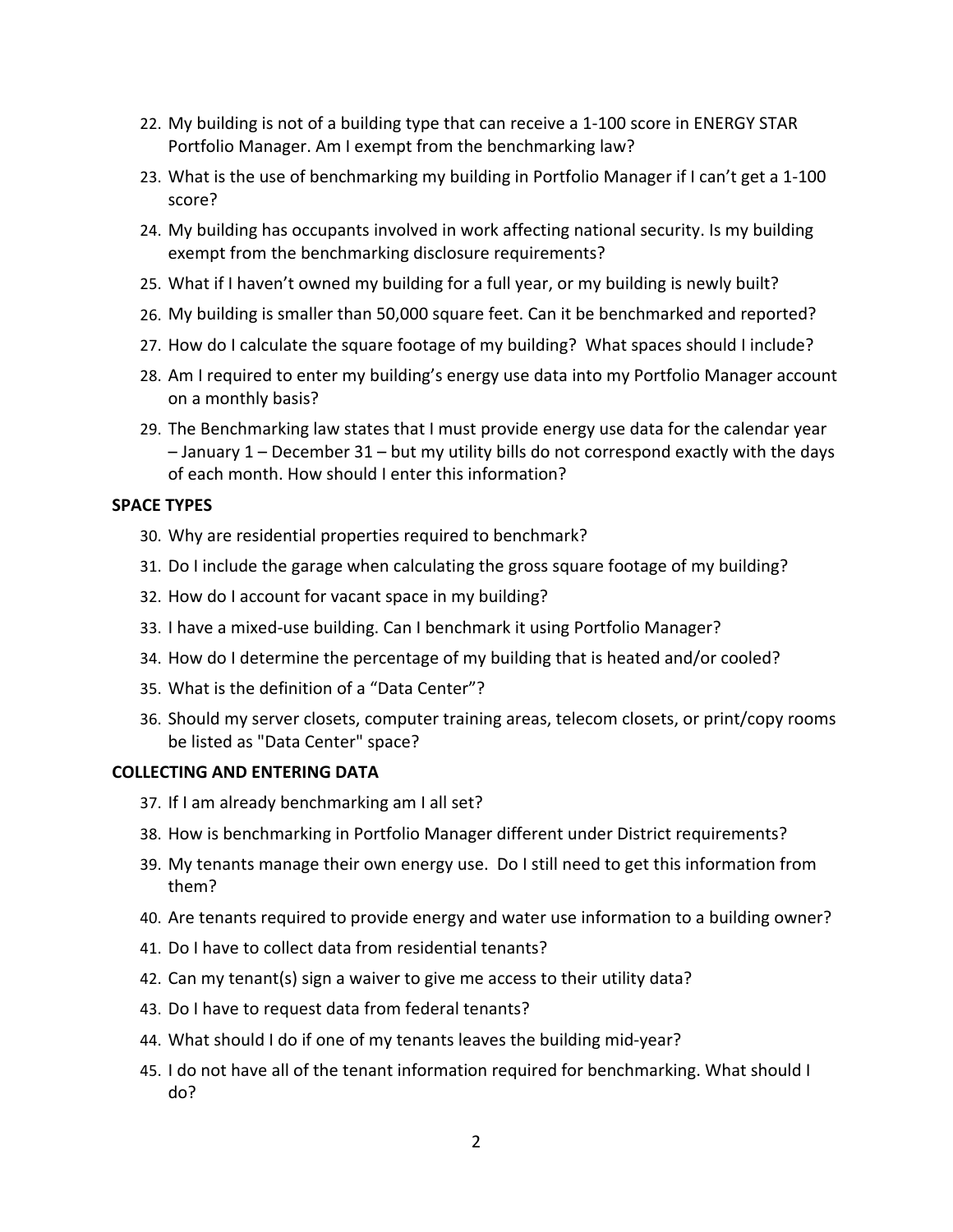- 46. I entered my building's [information](#page-19-0) into the Portfolio Manager Tool and a short while later I went back into my account to check one item, but I couldn't view the [information](#page-19-0) that I entered. What [happened?](#page-19-0)
- 47. Are there other options for [benchmarking](#page-19-0) my portfolio that do not require manual data entry into Portfolio [Manager?](#page-19-0)
- 48. Why can't my utility company [automatically](#page-19-0) benchmark my building for me?
- 49. Can building management systems be linked to Portfolio Manager to [automatically](#page-20-0) enter [data?](#page-20-0)

#### **[REPORTING](#page-20-0) AND NEXT STEPS**

- 50. How do I submit my data to the D.C. [Government?](#page-20-0)
- 51. If I submit my [Benchmarking](#page-21-0) Report and then realize I made a mistake, or find out that there was an error in the utility bills, can I correct my report and [resubmit](#page-21-0) it, even after the [deadline?](#page-21-0)
- 52. Am I [required](#page-21-0) to submit data every year?
- 53. Is there a penalty for [noncompliance?](#page-21-0)
- 54. How long should I keep my [benchmarking](#page-21-0) records?
- 55. Once I know how my buildings perform, how do I go about [improving](#page-22-0) the poor ones?
- 56. I still have questions. How do I get more [information?](#page-22-0)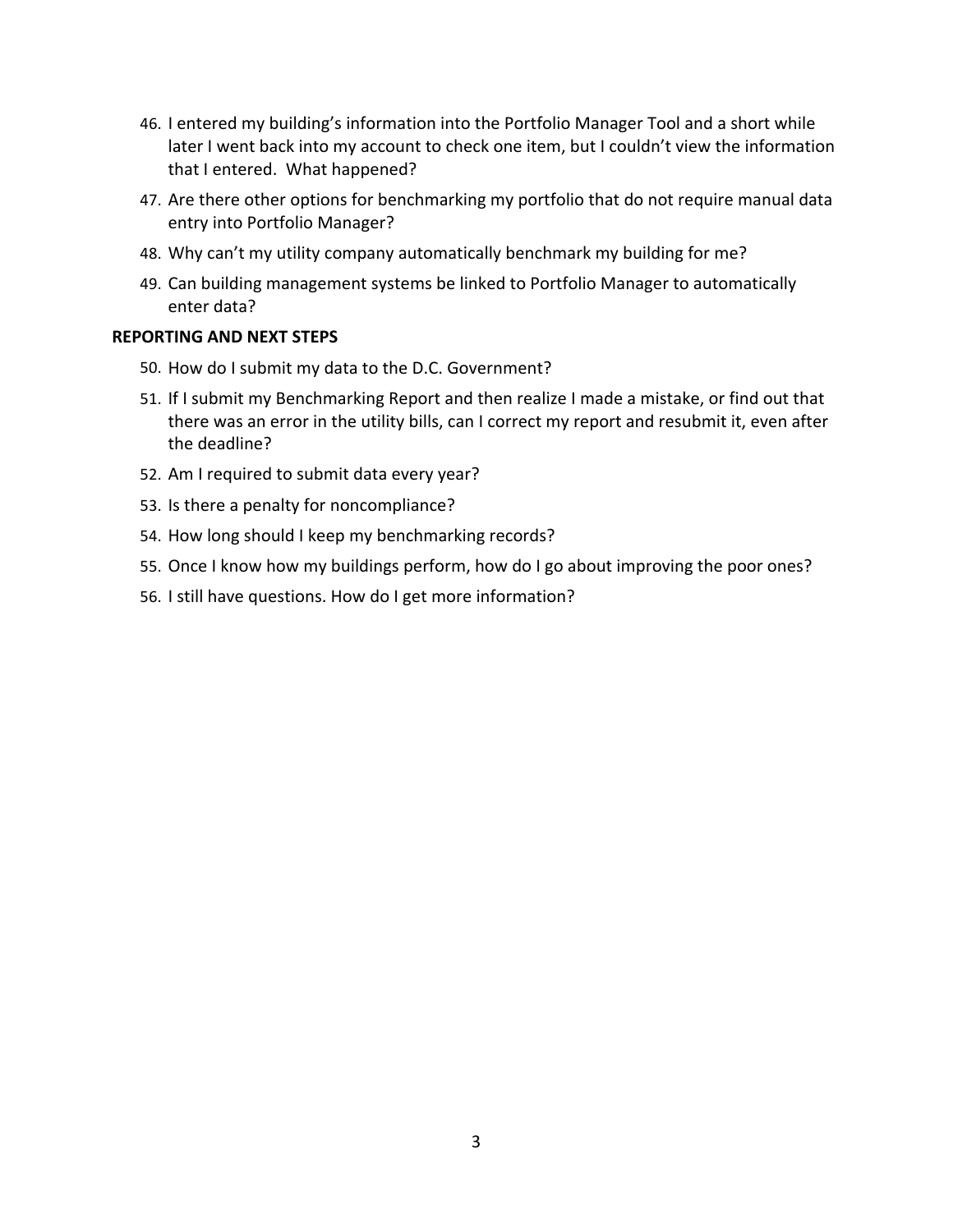### <span id="page-3-0"></span>**BENCHMARKING – GENERAL**

## **What is energy benchmarking?**

Energy benchmarking means tracking a building's energy and water use and using a standard metric to compare the building's performance against past performance and to its peers nationwide. These comparisons have been shown to drive energy efficiency upgrades and increase occupancy rates and property values. Utility data is interpreted by linking it to building's characteristics that relate: size, number of occupants, common uses, even localized weather patterns. These details provide a context for the energy and water consumption thus making comparisons over time or with other buildings of the same type much easier. The District of Columbia has chosen ENERGY STAR® Portfolio Manager, a free software developed by the U.S. Environmental Protection Agency, for benchmarking both private and public buildings in the city.

### **What is the District of Columbia's benchmarking law?**

Benchmarking of private buildings over 50,000 sq. ft. and public buildings over 10,000 sq. ft. is required by the Green Building Act of 2006, amended by the Clean and Affordable Energy Act of 2008. These acts were created to encourage widespread understanding of energy and water use patterns throughout the District and provide an incentive to pursue reductions in costs and resource use. Building owners will benchmark their buildings annually using ENERGY STAR® Portfolio Manager. This software has been chosen because it is the industry‐standard benchmarking tool nationally, and was developed by the U.S. EPA, thus endorsing no specific commercial product.

Please see below for the schedule of when each building size must first report. The DDOE will begin publishing benchmark results after the second year of reported data for each building size group.

Portfolio Manager can be accessed at [www.energystar.gov/benchmark](http://www.energystar.gov/benchmark). To read more about the Clean and Affordable Energy Act and the benchmarking regulations, please visit [www.ddoe.dc.gov](http://www.ddoe.dc.gov/). Implementing regulations are found in section 3513 of the DC Municipal Regulations, Title 20, Chapter 35.

#### **Why is the District requiring building benchmarking?**

Buildings represent 75% of the District of Columbia's energy consumption and carbon emissions. Therefore, any plan to reduce the District's energy use or greenhouse gas emissions must address buildings. You can't manage what you don't measure. The District is requiring building benchmarking so that building owners and tenants can become more aware of how much energy and water is being used in the city's buildings, and can make more informed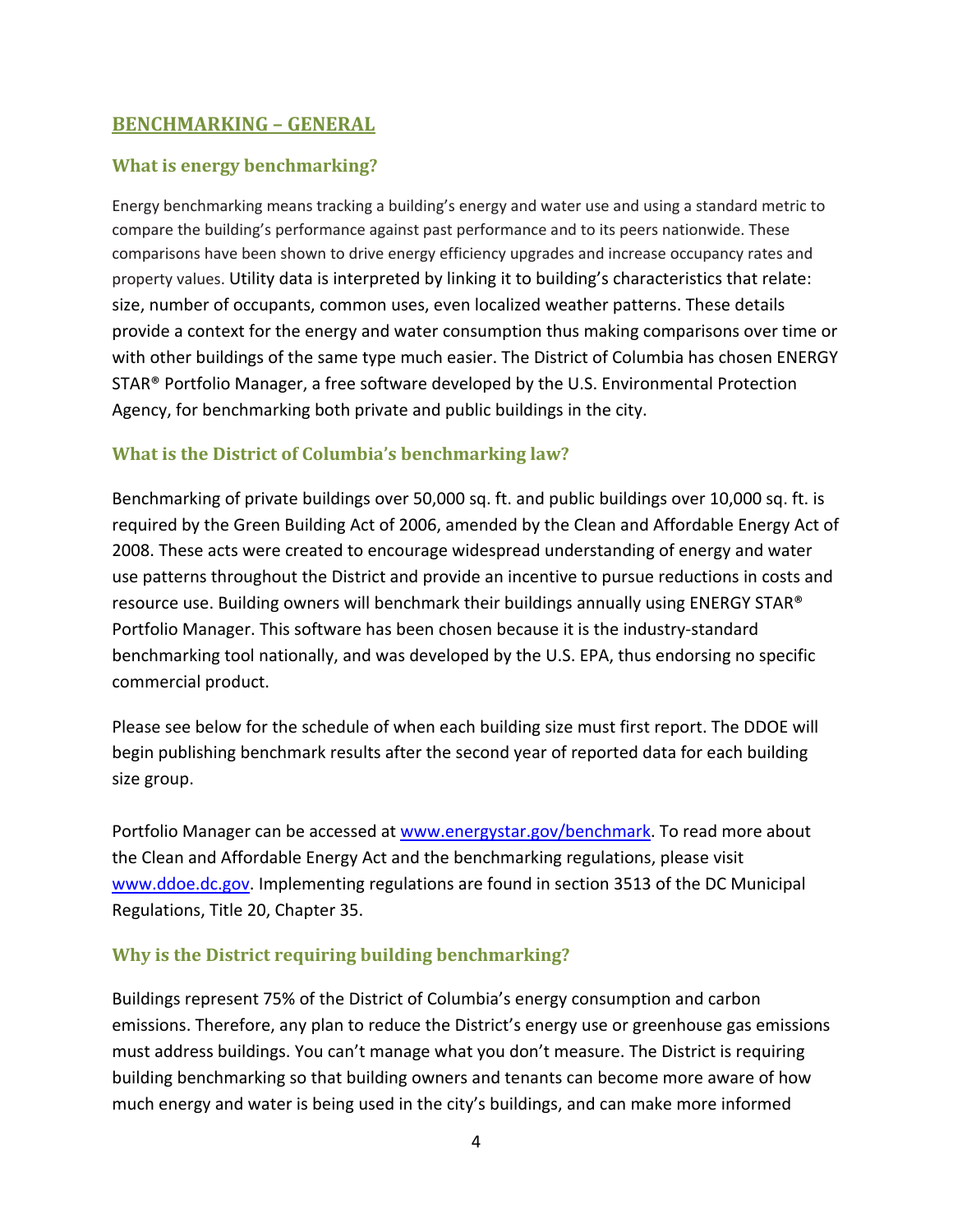<span id="page-4-0"></span>investment decisions. Moreover, the public disclosure of energy performance data will bring transparency to energy consumption and create market preasure for more efficient buildings. Market actors, including potential tenants or buyers, will be able to compare the performance of buildings, and better‐performing buildings will be rewarded with more business, and owners will in turn improve the efficiency of their buildings to improve competitiveness, creating a reinforcing feedback loop of continuous improvement.

# **How much does it cost to benchmark a building?**

ENERGY STAR Portfolio Manager is a FREE online service available to building owners through the US EPA. Soft costs to building owners will include the time needed to collect energy and space use data and to set up a building account. The time to set up a building account is dependent on a number of factors such as: the number of spaces, access to building use information (e.g., operating hours, number of tenants) and access to building plans to assign square footage to usage types (e.g. retail, office or parking). Once all the data is collected, existing staff can benchmark a building in a couple of hours.

# **Do I need to hire a qualified contractor to benchmark the building?**

No, the intent of the program is make benchmarking accessible to building owners who choose to do their own benchmarking with existing staff and resources. A Benchmarking Help Center is available by calling (202) 525‐7036 to provide additional educational support. Independent, third‐party verification is required ONLY if the building owner chooses to register for ENERGY STAR certification, which is NOT being required by the District.

# **Will the results of my benchmarking be made public?**

Yes. District law requires that the DDOE makes the results of your building's benchmarking public following the second year of *reported data*. Results will be reported on the DDOE website, [www.ddoe.dc.gov](http://www.ddoe.dc.gov/). Building owners of record and building addresses will also be reported, but no personal contact information and no financial information will be available to the public.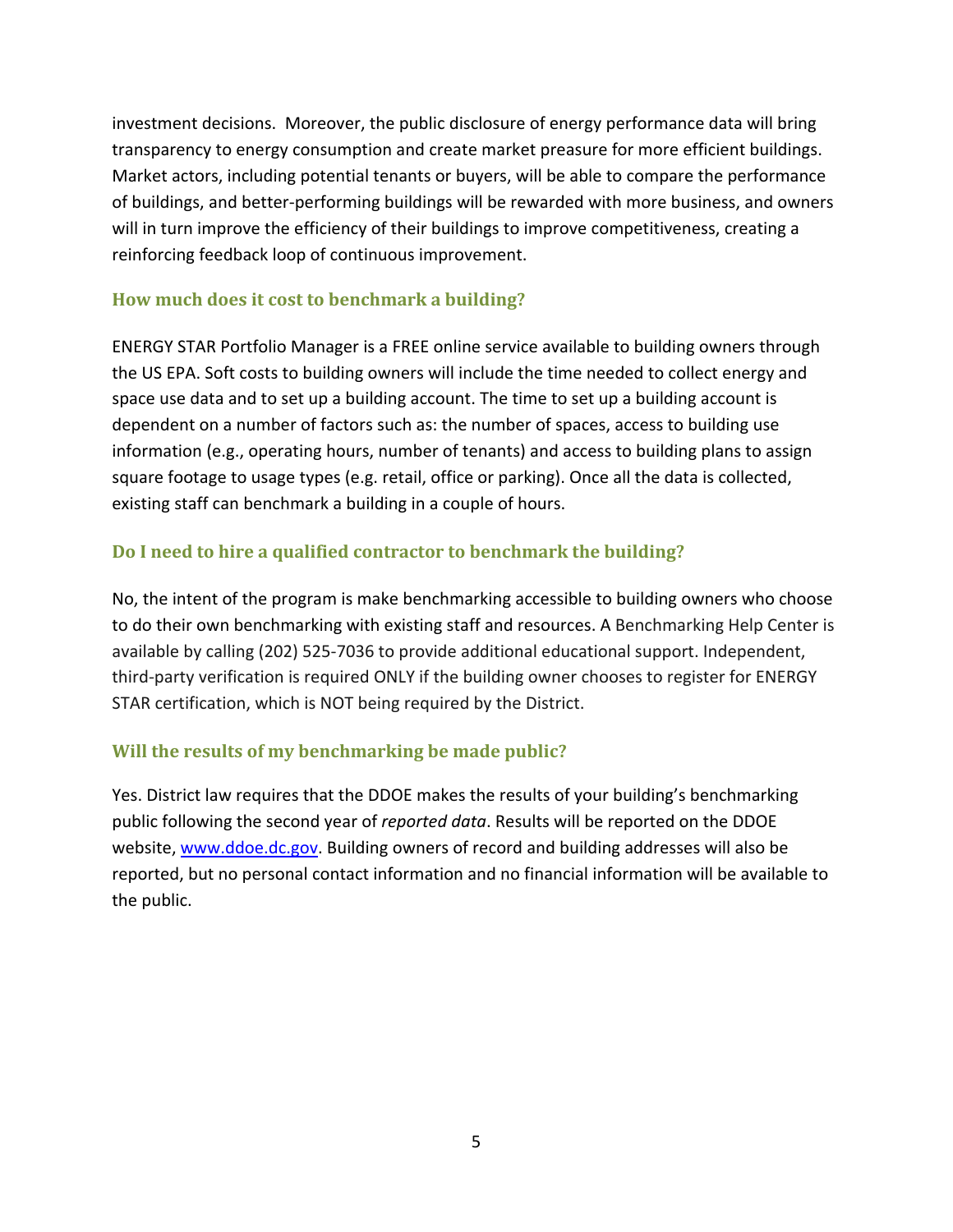### <span id="page-5-0"></span>**PORTFOLIO MANAGER**

# **What is Portfolio Manager?**

Portfolio Manager is a free, secure, web‐based benchmarking tool developed and maintained by the U.S. Environmental Protection Agency (EPA). The program calculates a 1‐100 performance rating using a building's energy use, water use, and characteristics (e.g. size, type(s) of use, number of occupants, etc.) This score allows building owners to evaluate their building's performance based on scores of similar buildings nationwide. Nationally, Portfolio Manager has become the industry‐standard benchmarking tool; over 250,000 buildings have been benchmarked using Portfolio Manager since its inception in 1999, representing over 27 billion square feet, and 40% of the entire commercial building market. Many of the District's building owners already track utilities of their buildings with Portfolio Manager and employed it to gain ENERGY STAR® certification for their buildings. To find out more about Portfolio Manager go to : [www.energystar.gov/benchmark](http://www.energystar.gov/benchmark).

### **How is the performance of my building evaluated in Portfolio Manager?**

Once utility information and basic building characteristics are entered into Portfolio Manager software, the tool calculates the building's source Energy Use Intensity (EUI) expressed in kBTU per square foot. The EUI is then normalized for local weather patterns using data from the National Oceanic and Atmospheric Administration. If your building falls into one or more of the 15 building categories then Portfolio Manager will automatically compare the normalized EUI to the national dataset of that category or mix of categories. Your building then receives a score between 1 – 100. A score of 50 indicates your building is performing at the national average for that building type. A building with a score of 80, however, performs in the top  $20<sup>th</sup>$  percentile of buildings in its category. A score of 35 would indicate a building within the bottom  $35<sup>th</sup>$ percentile of energy performance nationwide. As mentioned, building performance scores are not available for all building types.

# **What is "source energy"?**

Source energy is defined as the total amount of raw fuel required to operate the building(s). It incorporates all transmission, delivery, and production losses to create a complete assessment of energy efficiency of the building(s). ENERGY STAR performance ratings evaluate buildings that use all types of energy. To compare this diverse set of energy consumption, the EPA has determined that source energy is the most equitable common unit of evaluation.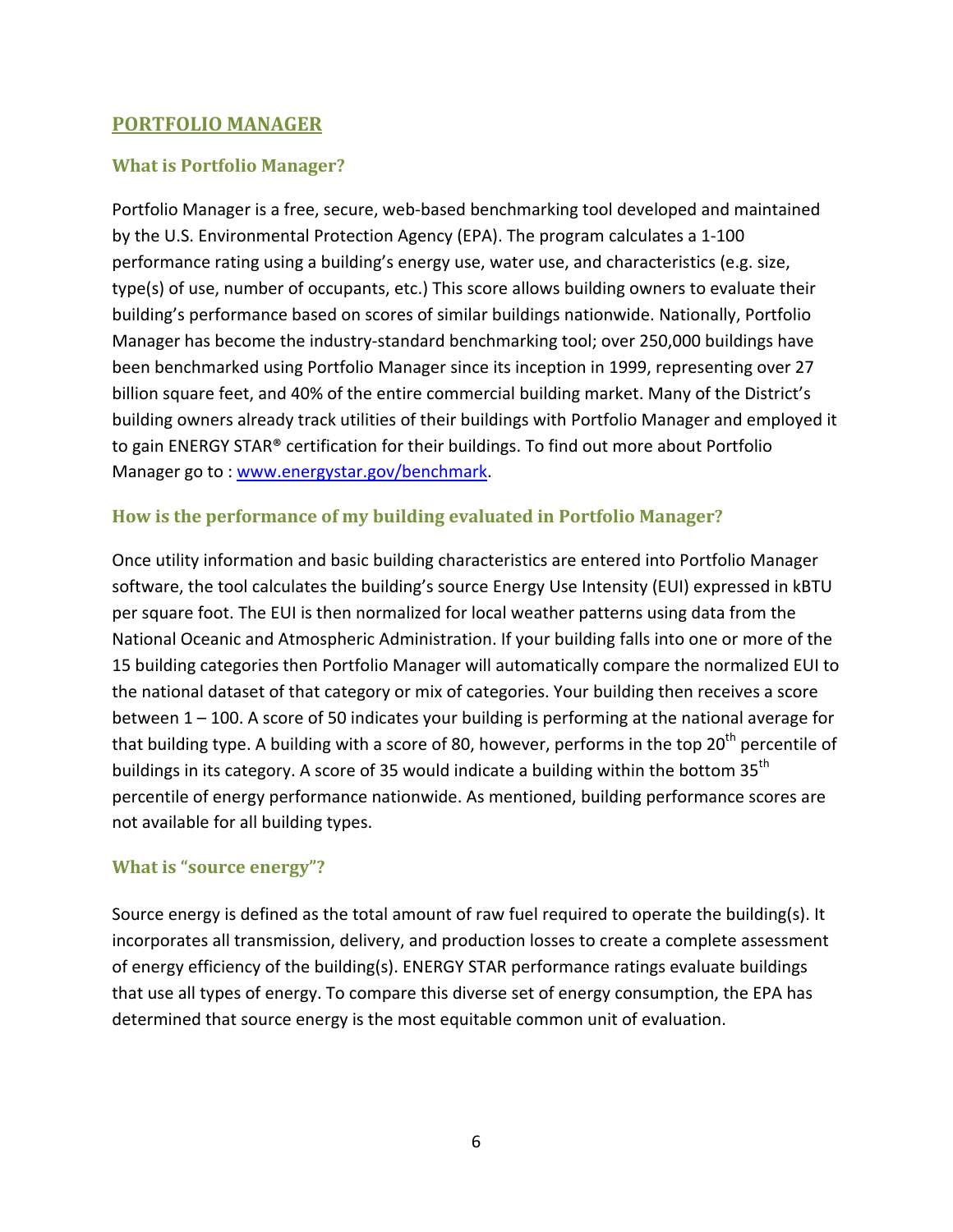### <span id="page-6-0"></span>**How do I access and use Portfolio Manager?**

Portfolio Manager is free and easily accessible at EPA's energy benchmarking site [www.energystar.gov/benchmark.](http://www.energystar.gov/benchmark) The easiest way to get started is to download the [Portfolio](http://www.energystar.gov/index.cfm?c=evaluate_performance.bus_portfoliomanager_benchmarking) [Manager](http://www.energystar.gov/index.cfm?c=evaluate_performance.bus_portfoliomanager_benchmarking) Starter Kit. Once you have reviewed the guidelines it is easy to log on and open an account. If you are new to Portfolio Manager, it is best to take a live or recorded webinar training for Portfolio Manager before starting actual benchmarking, or, if available, attend a live training session provided by the DC Sustainable Energy Utility.

If you are new to Portfolio Manager, it is best to attend a live training session by the [DC](http://www.dcseu.com/) [Sustainable](http://www.dcseu.com/) Energy Utility. If that is not possible, then viewing a live or recorded webinar training before actual benchmarking is beneficial.

### **How do I create a Portfolio Manager account?**

To create a Portfolio Manager account, go to [www.energystar.gov/benchmark](http://www.energystar.gov/benchmark) and click on the "New User? Register" Link. You will then fill out an Account Information form and complete the requested information, and your account will be created.

#### **What is a Statement of Energy Performance?**

Portfolio Manager can generate a Statement of Energy Performance (SEP) for any building in your portfolio. This document communicates information about a building's energy performance in a format that is both understandable and easy-to-use in business transactions. The Statement of Energy Performance can help you formalize performance expectations to support leasing, building sales, appraisals, insurance, staff management, and energy/O&M service contracts. You can use Portfolio Manager to generate a SEP for each building, summarizing important energy information and building characteristics such as site and source energy intensity, CO2 emissions, and gross floor area. The SEP can help you to:

- Apply for the ENERGY STAR label
- Satisfy LEED for Existing Buildings (LEED‐EB) requirements
- Support mortgage, sale, and/or lease transactions
- Document performance in energy service contracts
- Communicate energy performance with tenants, owners, and/or customers

# **What is the difference between LEED and ENERGY STAR®?**

ENERGY STAR® is a U.S. Environmental Protection Agency (EPA) program that focuses on improving energy performance in buildings as a method of reducing greenhouse gas (GHG)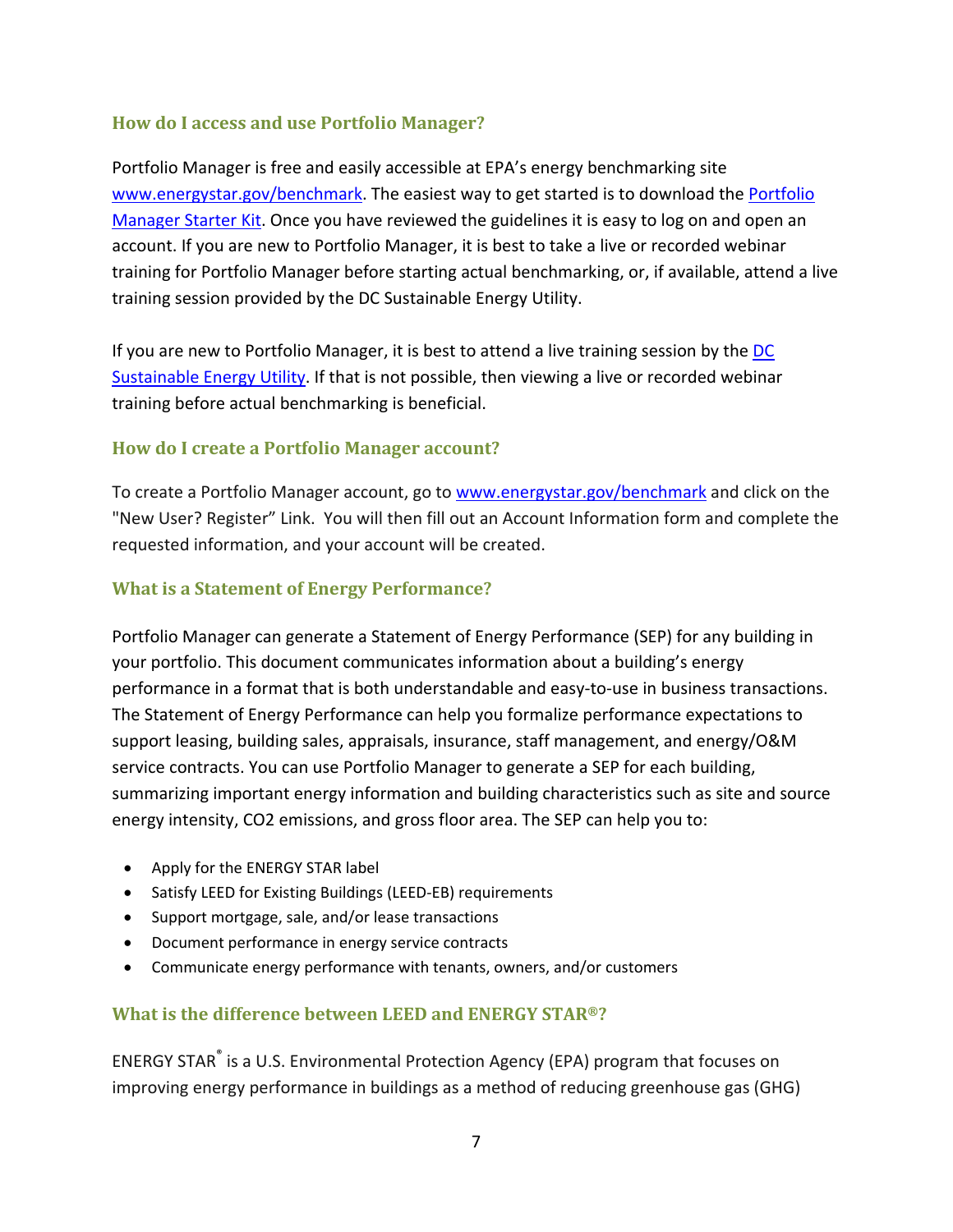<span id="page-7-0"></span>emissions. Leadership in Energy and Environmental Design (LEED) is a green building certification offered by the non‐profit U.S. Green Building Council (USGBC).

ENERGY STAR® is a technical assistance and recognition program that offers owners and managers of all buildings access to free tools and resources to help them evaluate their energy performance and reduce energy use and GHG emissions. Organizations are encouraged to begin by benchmarking the performance of their buildings using ENERGY STAR<sup>®</sup>'s Portfolio Manager online energy tracking tool. For certain types of buildings that perform in the top 25% compared to their peers nationwide, the ENERGY STAR® label is available as an indicator of superior energy performance. Buildings carrying the ENERGY STAR® label consume on average about 35 percent less energy than their non-ENERGY STAR® counterparts. The ENERGY STAR label is not automatic; to earn an ENERGY STAR label, building owners must apply to EPA by submitting a Statement of Energy Performance, validated by a Professional Engineer or Registered Architect. The District is NOT requiring any buildings to become ENERGY STAR labeled.

LEED is a building certification process that looks at various aspects of "green building" and awards recognition to buildings that meet certain standards. Users of the LEED process earn credits in several categories associated with green buildings. These differ by the type of LEED certification, but generally include: sustainable sites, water efficiency, energy & atmosphere, materials & resources, indoor environmental quality, and innovation. While each category may have required prerequisites that must be met, for the bulk of the credits required for certification users can choose in which categories they wish to focus based on their own priorities. Energy efficiency may or may not be one of those priorities, depending on the user.It is possible for a LEED‐certified building to use energy very inefficiently; this is particularly true of older LEED‐buildings, as USGBC has started to require buildings seeking certification to meet a minimum energy performance standard in addition to having enough credits overall.

# **I am purchasing green power generated and delivered by my local utility. Will this improve my 1100 score?**

No. The ENERGY STAR<sup>®</sup> rating is a measure of the thermodynamic performance of your building, which is determined by the amount and type of fuel your building consumes. The rating is designed to reflect the energy efficiency of the building, not the efficiency of the utility (or source) supplying energy to your building. Each fuel in Portfolio Manager is assigned one national source‐to‐site factor, which does not provide either a credit or a penalty to a building due to efficiency of the local grid. This provides an equitable evaluation of the building's performance relative to the national building stock.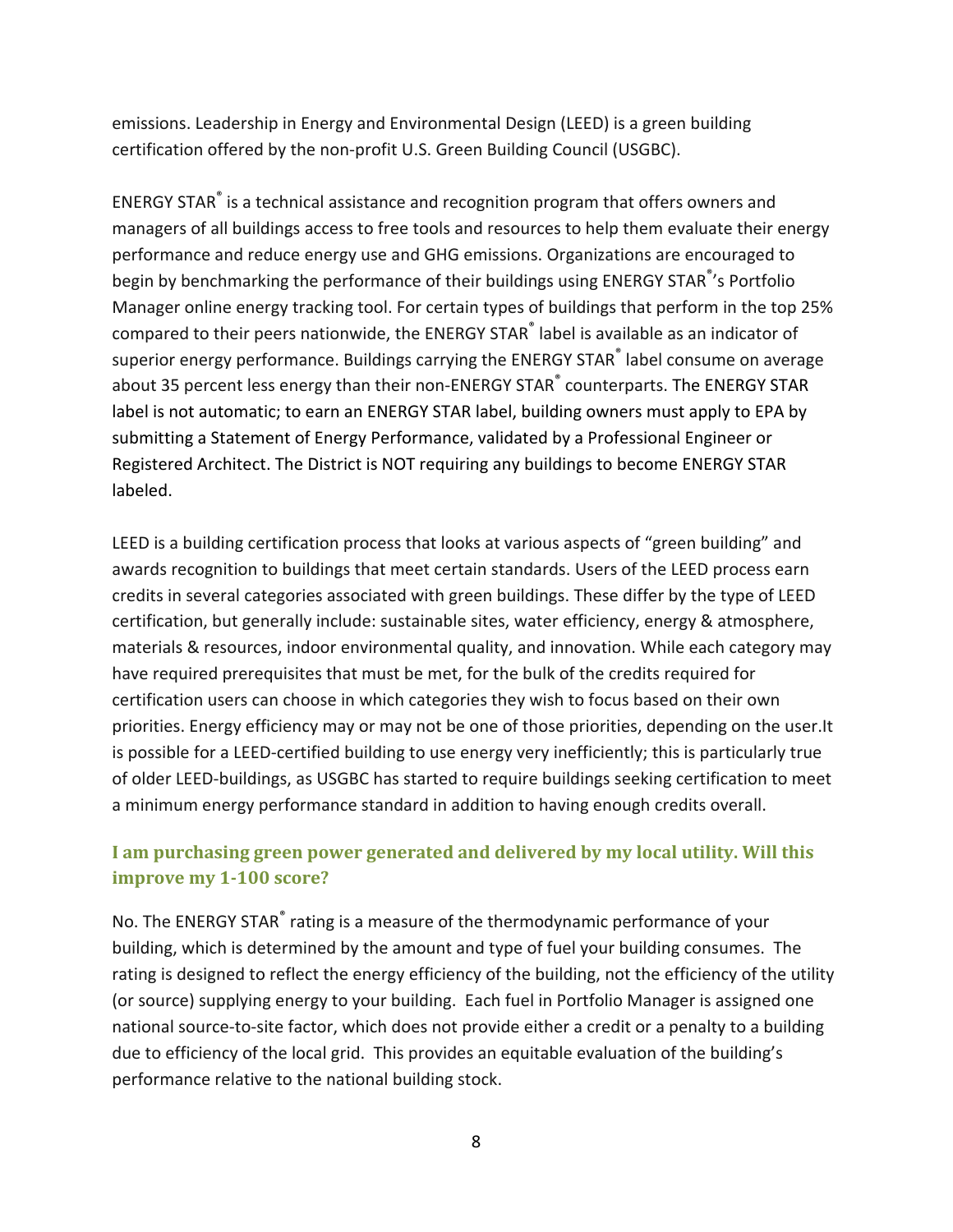## <span id="page-8-0"></span>**Where can I find Portfolio Manager training?**

If you are new to Portfolio Manager, it is best to attend a live training session by the [DC](http://www.dcseu.com/) [Sustainable](http://www.dcseu.com/) Energy Utility. More information is available at www.dcseu.com. If that is not possible, then viewing a live or recorded webinar training before actual benchmarking is beneficial.

The EPA offers live and pre-recorded ENERGY STAR® webinars. More information is available at [www.energystar.gov/benchmark;](http://www.energystar.gov/benchmark) follow the 'Training' link. Information about trainings in DC can be found at [www.ddoe.dc.gov](http://www.ddoe.dc.gov/).

If you need technical assistance with a particular aspect of Portfolio Manager, you can contact the DC SEU Benchmarking Help Center Hotline at 202‐525‐7036. The hotline is intended as a technical support line for specific questions, and does not provide a substitute for the detailed trainings discussed above.

# **DETERMINING APPLICABILITY AND COMPLIANCE**

#### **Is my building required to benchmark, and what are the deadlines for reporting?**

By 2014, all commercial and multifamily buildings over 50,000 gross square feet (g.s.f) will be required to report benchmarking data to the District on a yearly basis. Below is a guideline for the initial reporting, which phases based on a building's gross floor area:

| <b>Building Size (g.s.f.)</b> | <b>Utility Year Data</b> | <b>Deadline</b> |
|-------------------------------|--------------------------|-----------------|
| $200,000+$                    | 2010, 2011               | Fall 2012*      |
| 150,000+                      | 2011                     | Fall 2012*      |
| $100,000+$                    | 2012                     | April 1, 2013   |
| $50,000+$                     | 2013                     | April 1, 2014   |

\*The initial deadline for buildings over 200,000 g.s.f. was July 1, 2011, and the initial deadline for buildings 150,000 to 200,000 g.s.f. was April 1, 2012. Due to delays in the finalization of DDOE's implementing regulations, the initial compliance deadline for all buildings over 150,000 gsf has changed from what is indicated in the law. The initial deadline for buildings over 150,000 g.s.f. will be at least 60 days after the regulation is finalized.

The requirement applies to both residential and non-residential private buildings. Districtgovernment‐owned public buildings over 10,000 gsf have been required to be benchmarked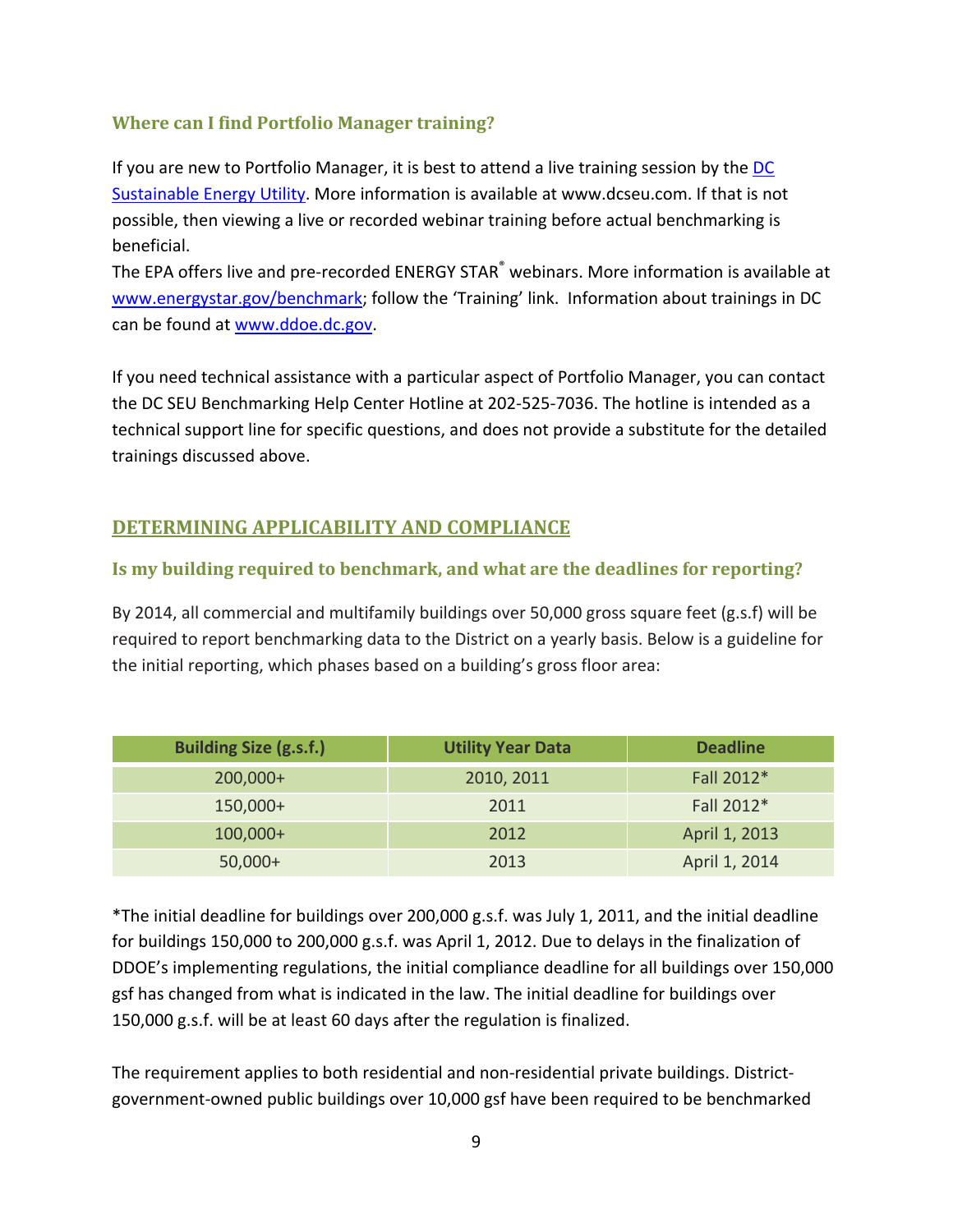<span id="page-9-0"></span>since 2009. Federally‐owned public buildings are not covered, as they are not subject to District laws.

Owners should plan to start collecting information for their buildings for the previous year by February of the year they are to report, to allow sufficient time to receive and enter information. For buildings reporting in 2012, owners should collect information as soon as possible after finalization of the regulation.

# **How do I know if I must submit a benchmarking report to DDOE?**

The Office of Tax and Revenue (OTR) maintains a list of the gross square footage and owner‐of‐ record for all buildings in the city. Based on this, DDOE will send out a notice to all building owners listed as having a building above the applicable size threshold for the first year they have to report. Notices will be sent to both the address listed of the owner, and the building address itself. The letters will list the building ID number you should use, as well as the gross square foot numbers as listed by OTR.

If you believe you are covered by the law but not receive a letter , you can still submit data; simply look up your Building ID number on OTR's website, and benchmark and submit just like any other building.

# **What is a Building Identification Number?**

The Building Identification Number is the number that uniquely identifies your building in the District's records. Generally, it is the square‐suffix‐lot (SSL) number from your DC Tax Records. DDOE will mail each building and building owner a letter confirming their Building ID number; building owners and managers can also look up the SSL number on the website of the Office of Tax and Revenue (OTR) at <http://otr.cfo.dc.gov/> The Building Identification Number must be entered into Portfolio Manager in the Building ID field in order to ensure your building is registered as being in compliance.

# **I received a letter from the District indicating I must submit a benchmarking report but I don't think my building is covered. What should I do?**

If you have only one building on the lot, and you think that the actual square footage of the building is less than OTR says it is, such that it falls below the size thresholds, please contact DDOE at [info.bennchmark@dc.gov](mailto:info.bennchmark@dc.gov) and explain your situation. You may be required to submit copies of building plans to support your case. If your lot has multiple buildings on it, none of which meet the size threshold, you may still be covered by the law; see the question below for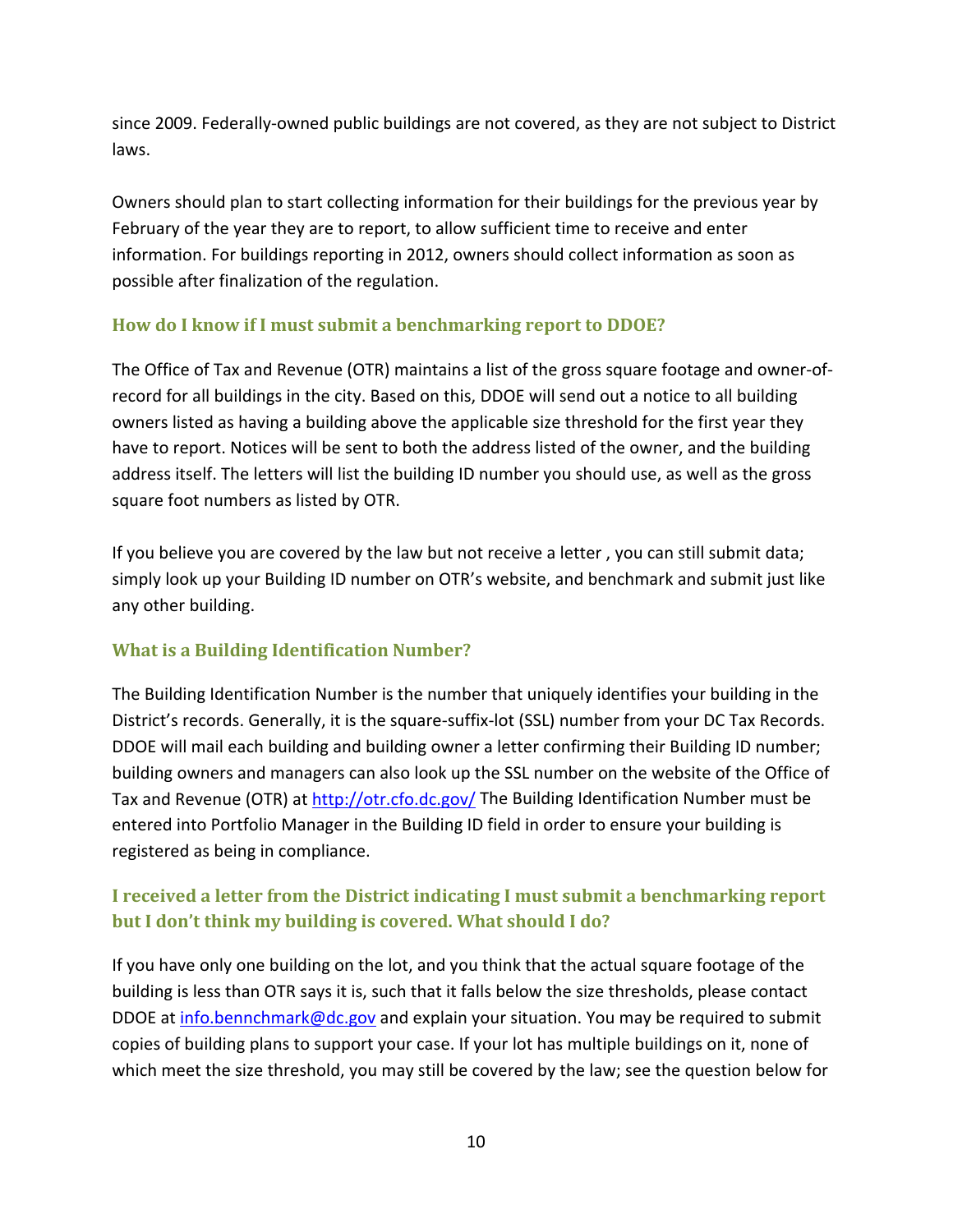<span id="page-10-0"></span>more information on multiple building situations. If your concern is that your building cannot receive a 1‐100 score, see below for more information on the role of the 1‐100 rating.

# **I got a letter from the District claiming I have to benchmark my buildings, but I have multiple buildings on my lot, all (or some) of which are below the current size threshold. What should I do?**

If the buildings share utilities such that they constitute one campus and cannot be independently benchmarked, they should be benchmarked as one building and the threshold for compliance will be the combined floor area of all the primary spaces served by a single meter with no sub-metering. If the buildings are separately metered for all utilities, they should be benchmarked as separate buildings and the threshold will be the size of each individual building.

DDOE will make initial mailings to building lots as listed in the Office of Tax and Revenue records. If a building owner believes that a complex of buildings is not subject to the law (either at a given size threshold or at all), the owner should contact DDOE at [info.benchmark@dc.gov](mailto:info.benchmark@dc.gov) and submit signed, supporting documentation demonstrating the gross floor area of the buildings and that are separately metered for all utilities.

# **I have multiple buildings on my lot. How should I benchmark them?**

If the buildings are separately metered for all utilities, they should be benchmarked as separate buildings and the threshold will be the size of each individual building. If the buildings share utilities such that they constitute one campus and cannot be independently benchmarked, they should be benchmarked as one building or campus.

Depending on the types of buildings, different conditions apply. If the buildings on the campus are all of the same type (such as a walk‐up apartment complex) they should be aggregated together as a single "building." For hospitals, the buildings should all be aggregated together as one "building," because the score designation for hospitals applies to hospital campuses. For complex campuses with many building types, they should be grouped as a "campus," with any utilities metered at the building (or smaller) level assigned to that building and any shared utilities assigned to the campus. Campuses benchmarked in this way cannot receive a 1‐100 score, and also have specialized procedures for submitting data to DDOE, elaborated below.

When the new version of Portfolio Manager is released in summer 2013, the way campuses are handled will be changed dramatically, for the better, and DDOE will revise this FAQ accordingly at that time.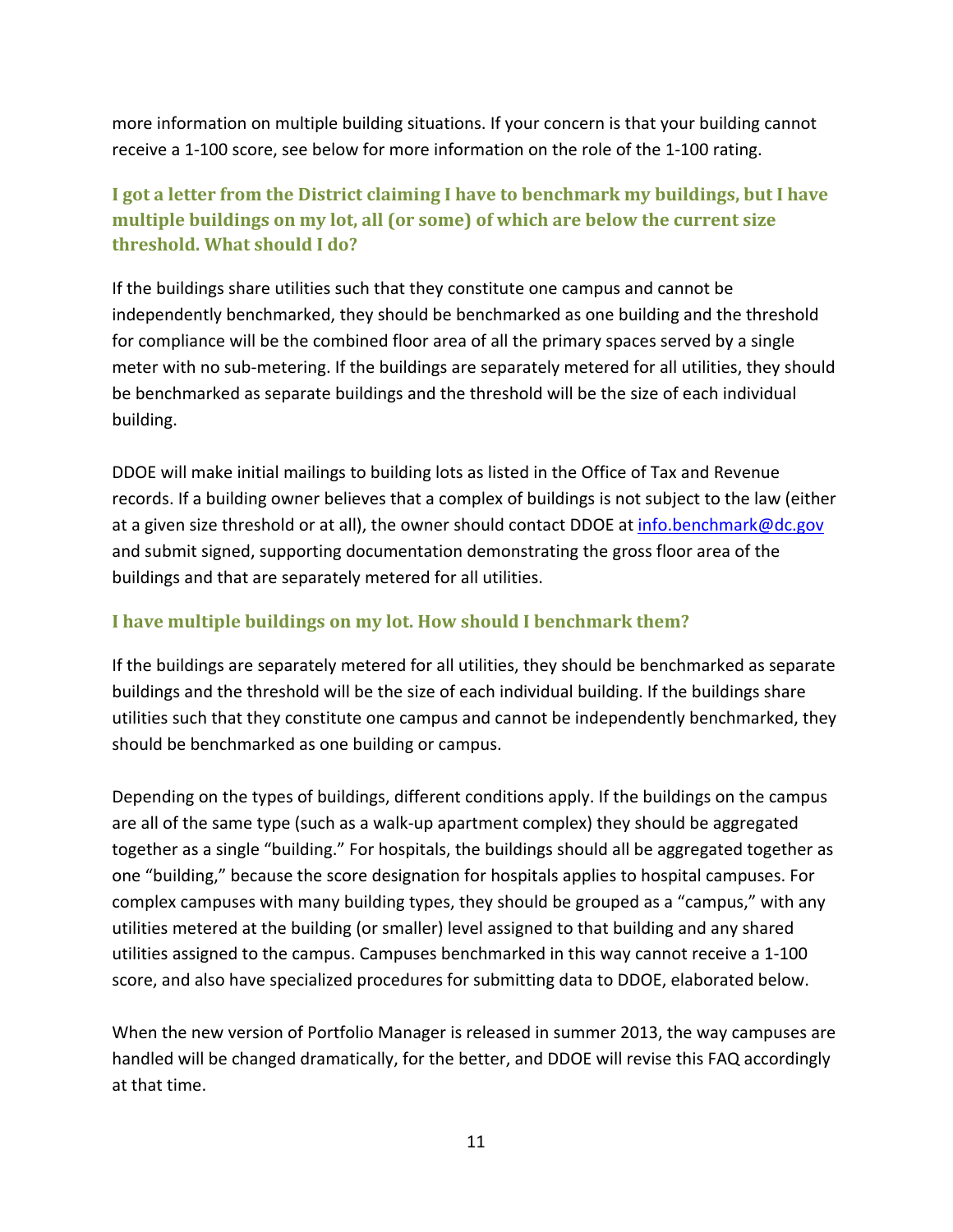# <span id="page-11-0"></span>**My building is not of a building type that can receive a 1100 score in ENERGY STAR Portfolio Manager. Am I exempt from the benchmarking law?**

No, the law applies to all building types "for which ENERGY STAR tools are available." Even if no score can be calculated, Portfolio Manager can still generate many useful statistics, including weather-normalized source Energy Use Intensity (EUI) and extrapolated greenhouse gas emissions. Portfolio Manager allows you to benchmark your building against its own past performance regardless of whether a score is generated. Therefore, the "tool" is still available.

If a "space type" does not match definitions in Portfolio Manager, you should not try to "force" the building into one of the building types in order to receive an ENERGY STAR rating. To see a list of buildings that can receive a score and eligibility requirements, please visit [www.energystar.gov/benchmark](http://www.energystar.gov/benchmark). Any building that does not fit into one of these building types should be entered as "Other" space type in Portfolio Manager.

# **What is the use of benchmarking my building in Portfolio Manager if I can't get a 1 100 score?**

Portfolio Manager allows you to benchmark your building against its own past performance regardless of whether a score is generated. You can also compare your building's EUI against national average EUIs for that type of building. For those buildings that are not eligible to receive a rating, EPA has created a list of reference EUI targets. These are based on average energy use calculated across different types of buildings. These energy performance targets are not normalized for climate nor adjusted for activities which may affect energy use. All targets are expressed in energy use intensity (EUI) and are derived from the Commercial Buildings Energy Consumption Survey (CBECS). Moreover, once DDOE publishes the the benchmarking data, you will be able to compare your own EUIs against those of similar buildings in the District.

The EPA is always working to develop rating criteria for additional segments of the commercial building market. It is also working towards ratings for the multifamily market, with the goal of rolling out a score for multifamily housing in 2013.

### **My building has occupants involved in work affecting national security. Is my building exempt from the benchmarking disclosure requirements?**

It is not automatically exempt, but an exemption can be requested. As the Clean and Affordable Energy Act amended the Green Building Act, this exemption can be handled under the exemption process for the Green Building Act as laid out in Section 3511 of DCMR, as a public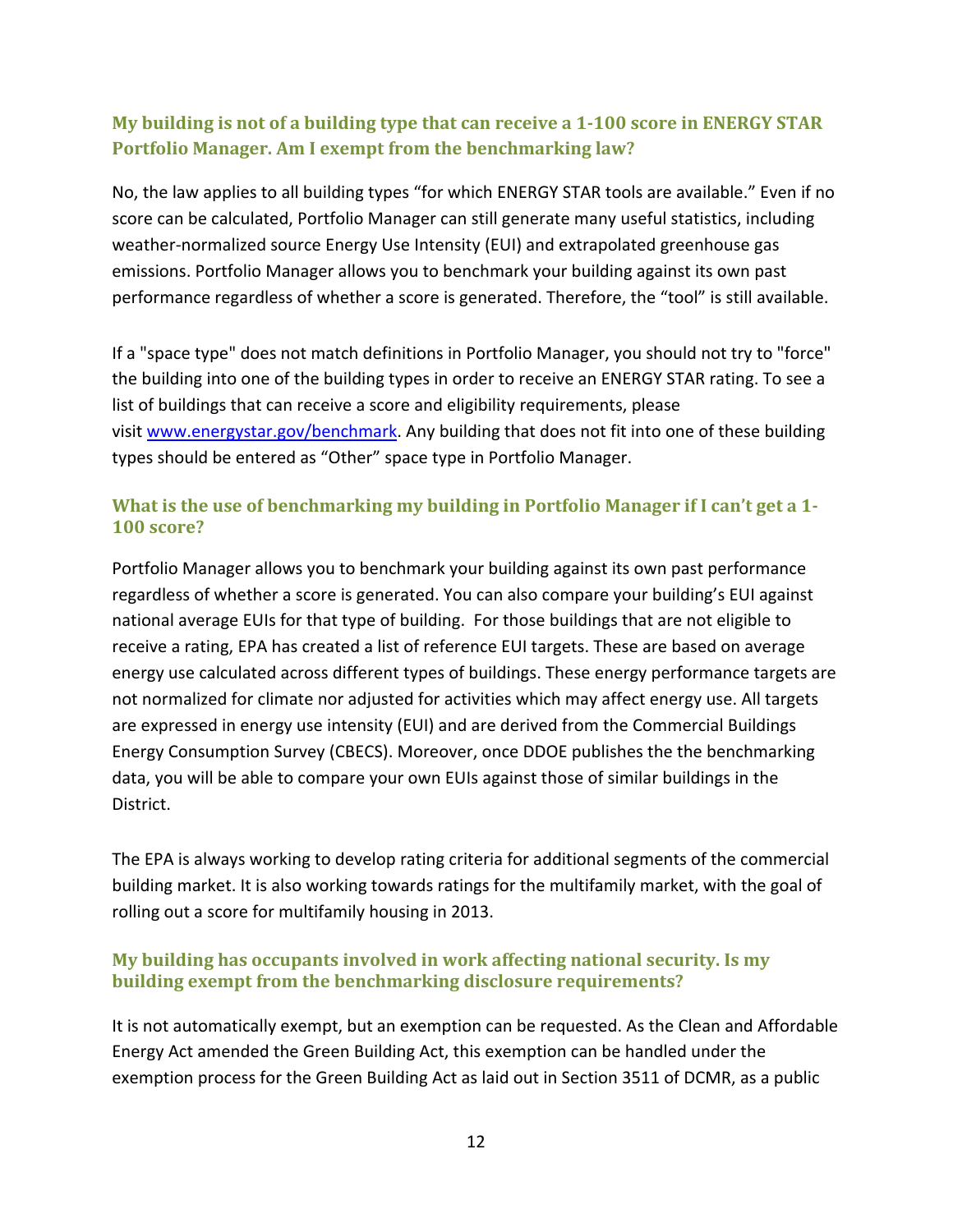<span id="page-12-0"></span>interest exemption pursuant to Section 3511.2(b). The exemption request is subject to the approval or rejection of the Green Building Advisory Council.

# **What if I haven't owned my building for a full year, or my building is newly built?**

Building owners should begin benchmarking the first full calendar year after:

- the building receives its Temporary Certificate of Occupancy or Certificate of Occupancy (whichever comes first)
- the building changes ownership

# **My building is smaller than 50,000 square feet. Can it be benchmarked and reported?**

Yes! All buildings over 5,000 gross square feet can be benchmarked using Portfolio Manager. If you wish your building's data to be included in the public database, you can voluntarily submit it to the District using the same process as is used for mandatory reporting. Building owners with buildings that are very strong energy performers may wish to showcase their results in the District's benchmarking database in order to attract tenants or other business.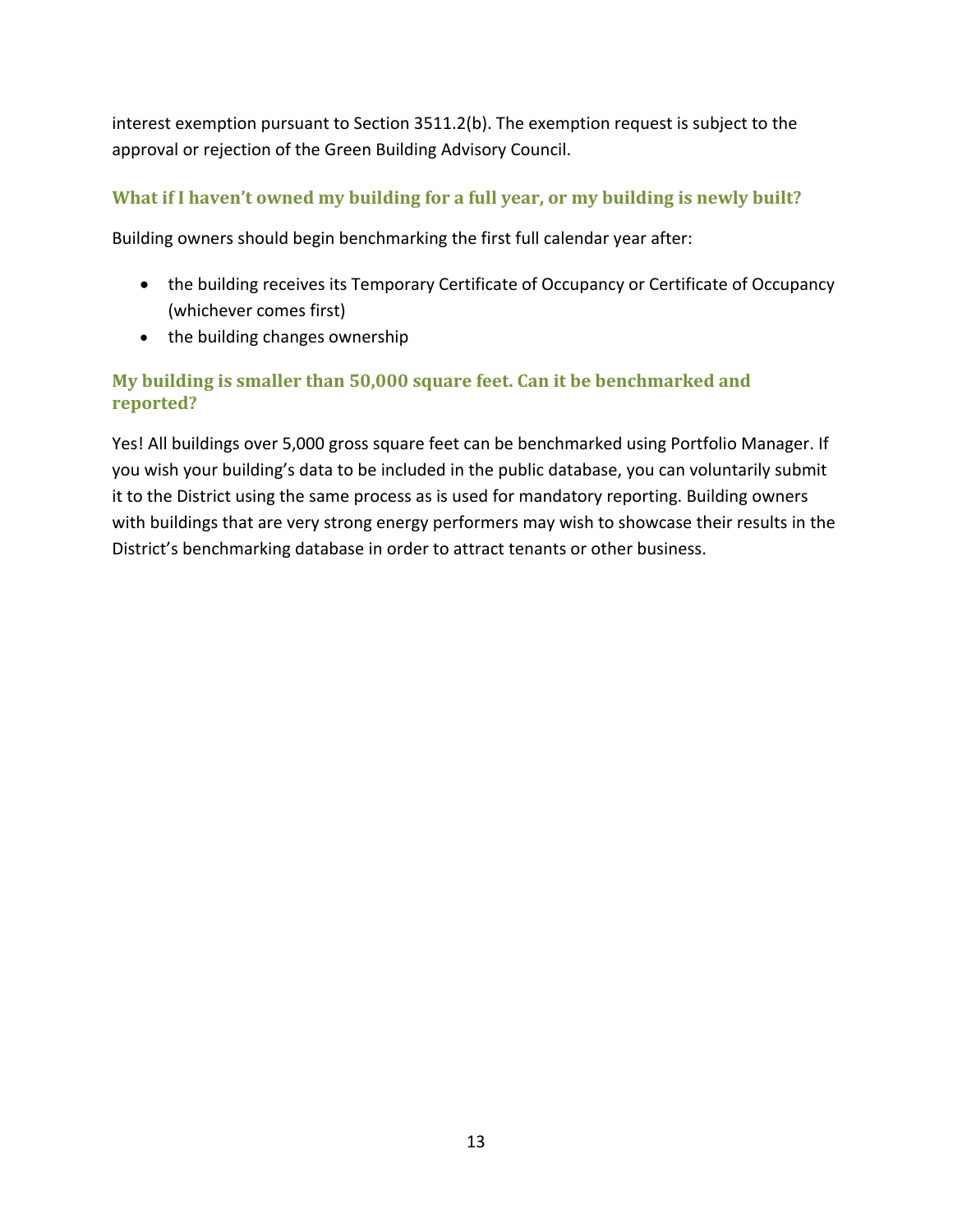### <span id="page-13-0"></span>**How do I calculate the square footage of my building? What spaces should I include?**

Calculate the gross square foot area of your building using the space attributes as defined by Portfolio Manager. The square footage entered in Portfolio Manager is the gross floor area, meaning the total floor area, for your building. The total square footage must include all supporting functions such as lobbies, stairways, restrooms, storage areas, elevator shafts, etc. If you are unsure of your building's square footage, you can consult architectural plans or the Office of Tax and Revenue CAMA database at www.data.dc.gov. For residential buildings, the total gross building area (GBA) provided does not include garages; for commercial or mixed use buildings, garages are included as part of the total GBA. Note, however, that secondary spaces such as parking garages do not count towards the thresholds for compliance with District regulations. However, garages do need to included when benchmarking the building in Portfolio Manager because the energy used in garages and other secondary spaces contributes to the energy use of the building. Including the energy consumption but not the square footage of garages will artificially depress the calculated Energy Use Intensity.

### **Am I required to enter my building's energy use data into my Portfolio Manager account on a monthly basis?**

No. To comply with the Benchmarking law, energy use data may be entered at the end of the year or periodically throughout the year.

#### **The Benchmarking law states that I must provide energy use data for the calendar year – January 1 – December 31 – but my utility bills do not correspond exactly with the days of each month. How should I enter this information?**

In this case you may need to enter your building's energy use data from thirteen months worth of utility bills you have. I.E. to complete your Benchmarking Report for calendar year 2010, you will need to enter the data from your first bill (the one with information from the previous year, December 2009) as well as the following 12 bills for a total of 13 bills entered. Enter the start and end dates as they appear on the 13 bills. The Portfolio Manager Tool will use the full calendar year (12 months) data and will time-weigh any entries that fall partially into the twelve month period of the calendar year.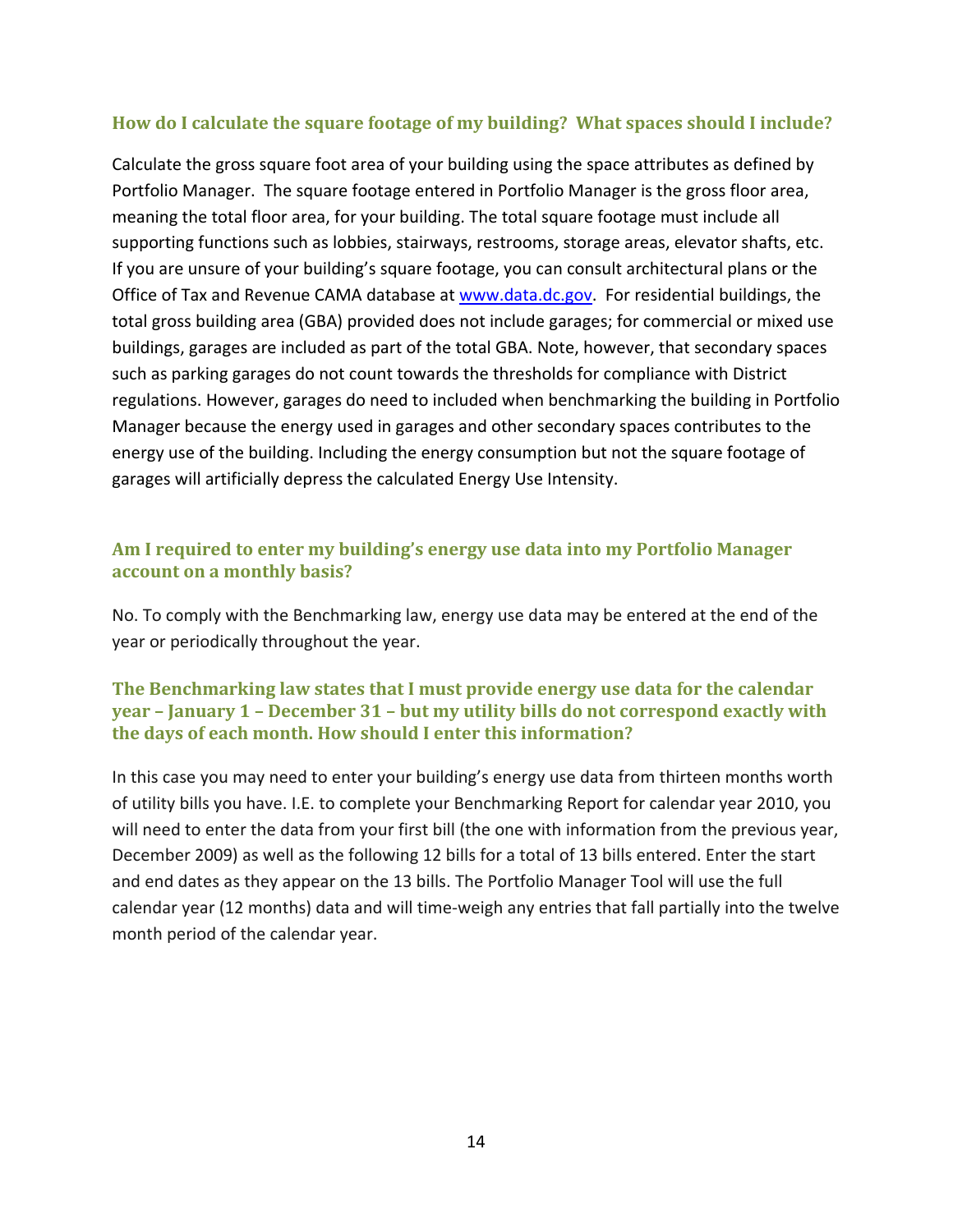# <span id="page-14-0"></span>**SPACE TYPES**

#### **Why are residential properties required to benchmark?**

Section 4(c) (D.C. Official Code § 6‐1451.03) of the Green Building Act (GBA) states that the requirements for energy benchmarking "shall apply to all buildings and projects that are of a building type for which Energy Star(R) tools are available." No distinction is made between residential and non‐residential properties. Section 4(c)(2) of the GBA refers to "privately‐owned buildings," and makes no distinction between residential and non‐residential buildings, whereas other sections of the GBA, such as section (4)(b), specirfically limit their applicability to non‐ residential buildings only. Therefore, section 4(c) applies to both residential and non‐residential buildings.

#### **Do I include the garage when calculating the gross square footage of my building?**

As noted above, in the District, garages, whether enclosed or open, do not have to be included when calculating square footage of a building for the District reporting threshold. However, the garage and other parking facilities that contribute to the energy use of the building should be included in the benchmark calculations.

#### **How do I account for vacant space in my building?**

*If vacant space averages at least 10% of the building floor area over the past 12 months,* vacant space must be input in Portfolio Manager as a separate space. For the vacant space, use the following operating characteristics; an office building is provided as an example:

- Weekly Operating Hours = 0
- Workers on Main Shift =  $0$
- Number of  $PCs = 0$
- Percent Heated and Percent Cooled = Report conditioning as it occurs in the vacant space

If *occupancy changes significantly over time*, square footage can periodically be reallocated between the vacant and occupied spaces. For example, if 20,000 sq. ft. of space is vacated:

- 1. Edit the floor area of the occupied space, selecting **Update**. Remove 20,000 sq. ft. from the floor area and change the effective date to when the space was vacated. Click SAVE.
- 2. Using the same **Update** procedure and the same effective date as in Step 1, remove a corresponding number of workers and PCs from the occupied office space.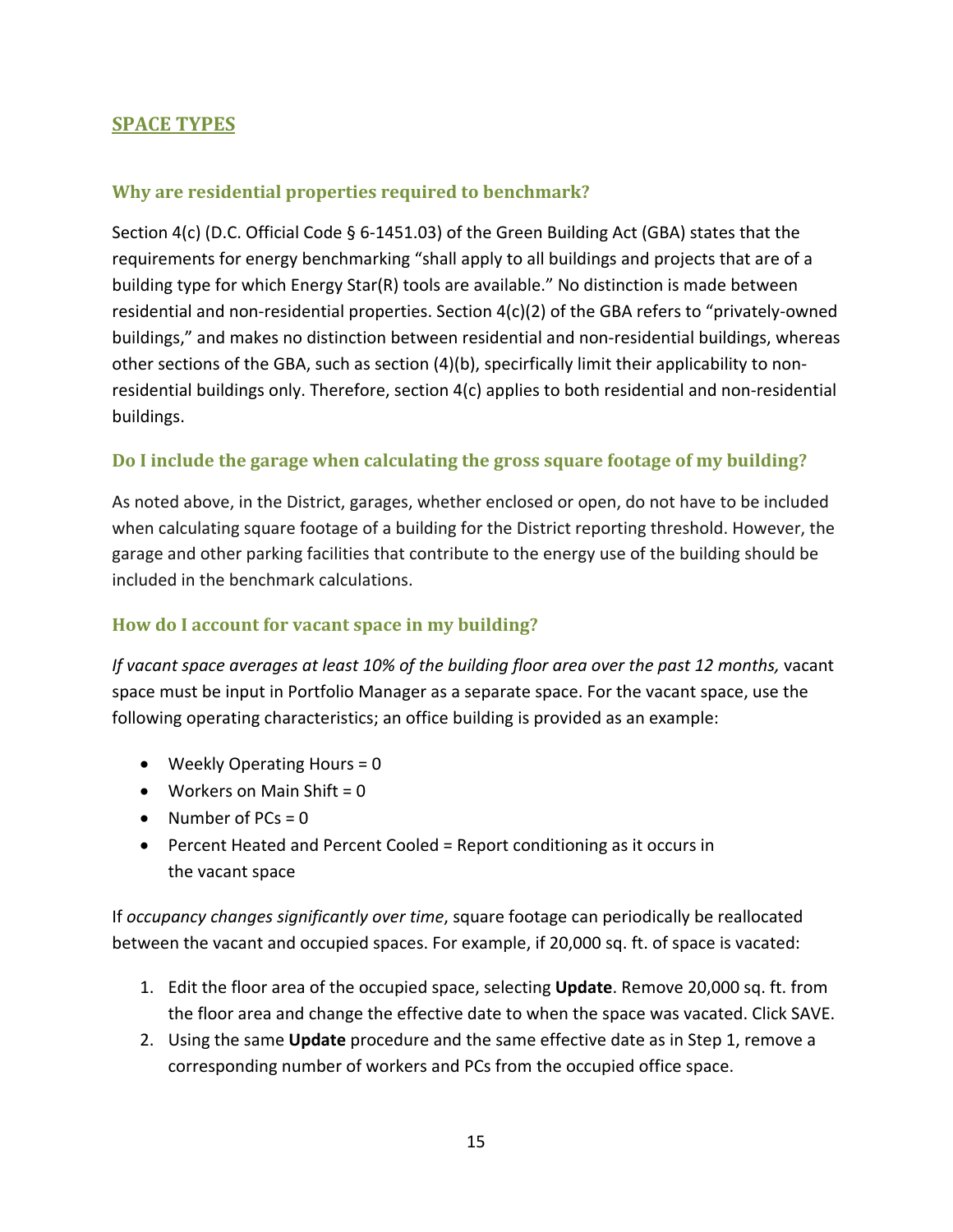<span id="page-15-0"></span>3. Edit the floor area of the vacant space, selecting **Update**. Add 20,000 sq. ft. to the floor area and change the effective date to when the space was vacated. Click SAVE.

If you have *already benchmarked without inputting vacant space separately*, please edit historical data:

- 1. Determine the average vacant percentage over the past 12 months. If it is at least 10%, follow Steps 2‐4.
- 2. Create a new "Office" space for vacant space, leaving the effective date as 01/01/year built. Input the average vacant floor area over the last 12 months; 0 operating hours, workers, and PCs; and percentages heated and cooled that are the same as the remainder of the building. Do not change the effective date for any space attribute. Click SAVE.
- 3. Edit the gross floor area of your previously‐existing "Office" space, selecting **Correct**. Reduce the floor area by the same amount as the vacant square footage you just added. Do not change the effective date. Click SAVE.
- 4. If you had previously updated the existing "Office" space square footage as building functions changed (e.g., if space within the building was reallocated among office space and computer data center as tenancy changed), there may be a Revision History. If this is the case, it is important to also correct the historical floor area shown in the revision history. Click EDIT next to that number and remove the same square footage as in Step 3. Do not change the effective date. Click SAVE.

If you *have already benchmarked your building with vacant space separate from occupied space, but have input vacant space operating hours, workers or PCs as anything other than zero*, please change the attributes to zero. Select **Correct** and do not change the effective date when editing these attributes.

# **I have a mixeduse building. Can I benchmark it using Portfolio Manager?**

Yes. Portfolio Manager provides guidelines for incorporating various use types within a multi‐ use building. You will need to account for each major building use when you benchmark.

# **How do I determine the percentage of my building that is heated and/or cooled?**

You should determine what percentage of the floor space is supplied with hot and cool air through HVAC systems. Most office buildings are 100% heated and cooled, although some may have unfinished basements or storage areas that are not conditioned.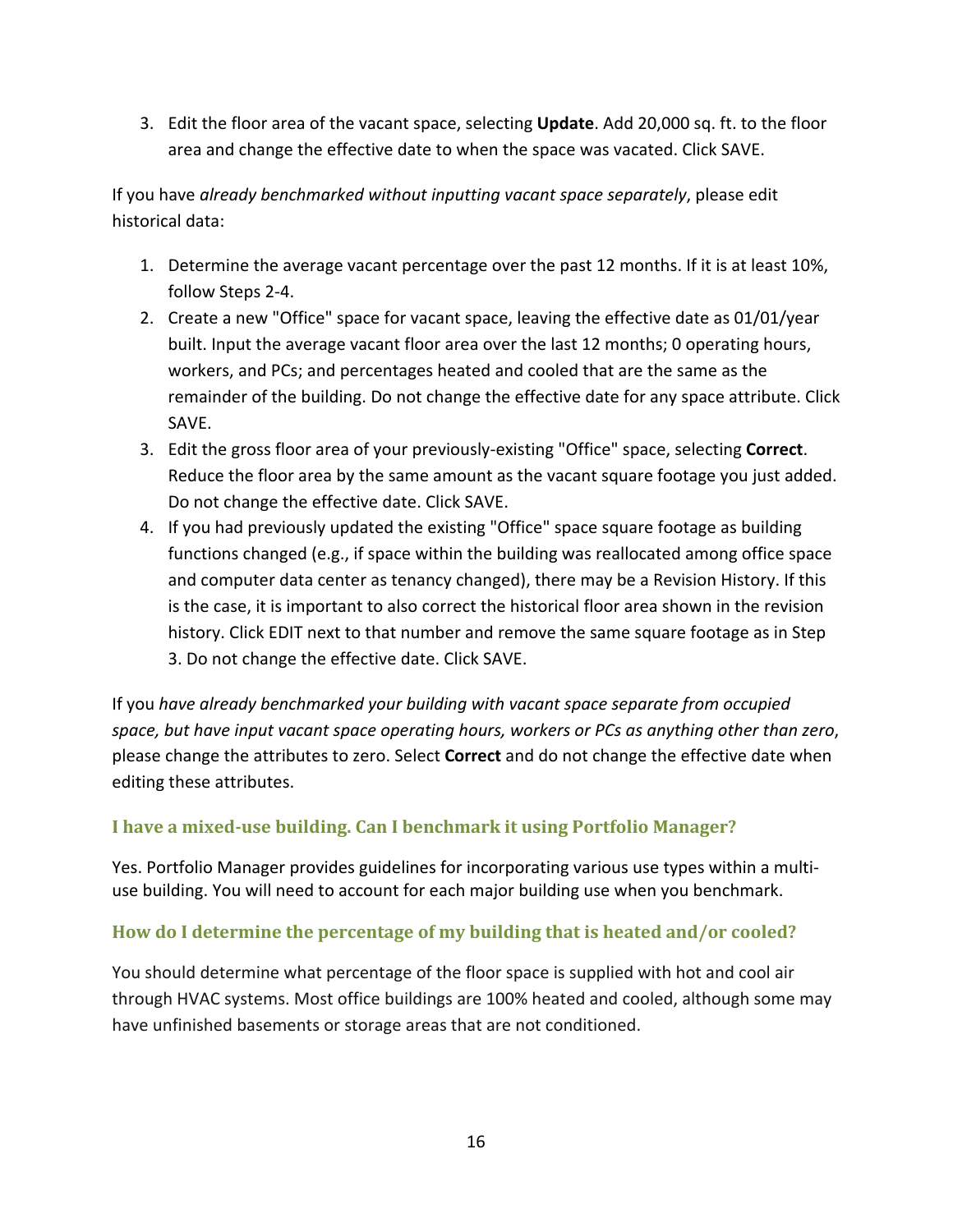## <span id="page-16-0"></span>**What is the definition of a "Data Center"?**

The term "data center" applies to spaces specifically designed and equipped to meet the needs of high density computing equipment such as server racks used for data storage and processing. Typically, these facilities require dedicated, uninterruptible power supplies and cooling systems. Data Center functions may include traditional enterprise services, on‐demand enterprise services, high performance computing, internet facilities, and/or hosting facilities. Data Centers are often free‐standing, mission‐critical computing centers. When a Data Center is located within a larger building, it usually has its own power and cooling systems. It is also common to have raised floor space to facilitate equipment cooling. The Data Center space is intended for sophisticated computing and server functions; *it should not be used to represent a server closet or computer training area*.

#### **Should my server closets, computer training areas, telecom closets, or print/copy rooms be listed as "Data Center" space?**

No, these are not defined as a "Data Center". The Data Center space type is intended for sophisticated computing and server functions which typically include high density computing equipment, dedicated cooling systems, uninterruptible power supplies (UPS), and raised floors.

Server rooms that do not meet the definition of a "data center" but have separate cooling systems and operating hours that differ from the rest of the building should be entered as a separate space in Portfolio Manager using the Office space type. In this space, enter the weekly operating hours (typically 168 hours), zero workers, and a number of PCs that approximates the number of servers in the space.

All other spaces mentioned here (including server rooms without separate cooling systems, computer training areas, telecom closets, print/copy rooms, and other areas that may have formerly been classified as Computer Data Center but do not meet the current definition of "Data Center") should be included in the total gross floor area input for the building's main space type (e.g., Office).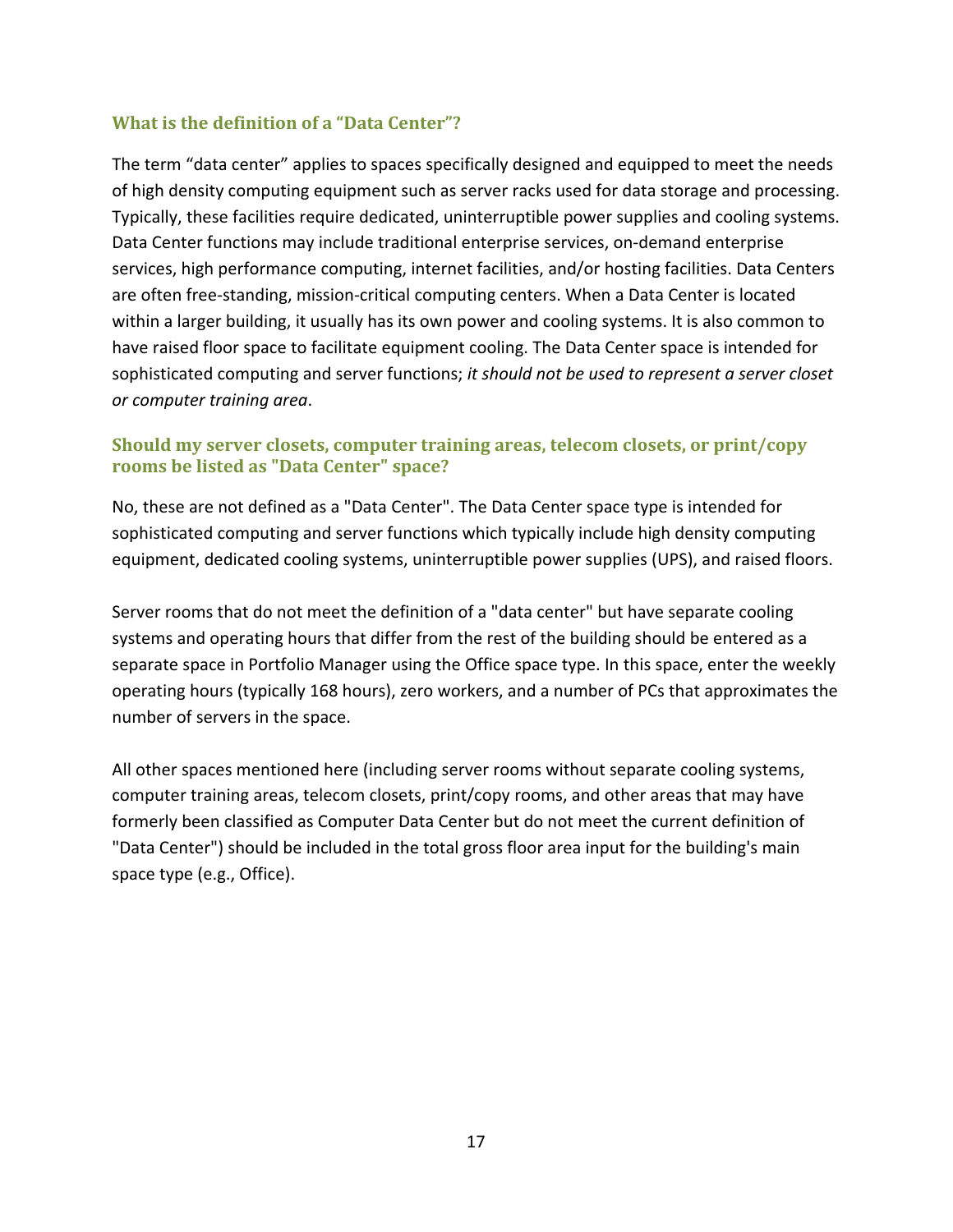# <span id="page-17-0"></span>**COLLECTING AND ENTERING DATA**

# **If I am already benchmarking am I all set?**

Almost. Benchmarking under District guidelines is based on EPA's standard Portfolio Manager requirements. All definitions and processes are based on Portfolio Manager guidance. However, some data that is "optional" in Portfolio Manager benchmarking will be required under District regulations. Namely, these are:

- Water utility data for your building
- Space use attribute information
- Inclusion of metered parking garages and facilities in benchmarking

See the District **2010 Benchmark Data Collection Worksheet** for a full set of District data requirements within Portfolio Manager.

# **How is benchmarking in Portfolio Manager different under District requirements?**

Benchmarking under District guidelines is based on EPA's standard Portfolio Manager requirements. All definitions and processes are based on Portfolio Manager guidance. However, some data that is "optional" in Portfolio Manager benchmarking will be required under District regulations, including water consumption and certain space use information designated on the District Data Collection Worksheet.

# **My tenants manage their own energy use. Do I still need to get this information from them?**

Yes. As a building owner you need to ask any non-residential tenants for energy and water use information, along with certain applicable space use information, DDOE's has provided a template non‐residential request form to obtain information from your tenants, but you are not required to use this form. You are required by law to ask your non‐residential tenants for necessary information to complete your benchmarking. Non-residential tenants are legally obligated to provide the requested information to the building owner. Failure of a non‐ residential tenant to provide requested information, or of an owner to report benchmark results, may subject each party to a fine of \$100 per day of noncompliance.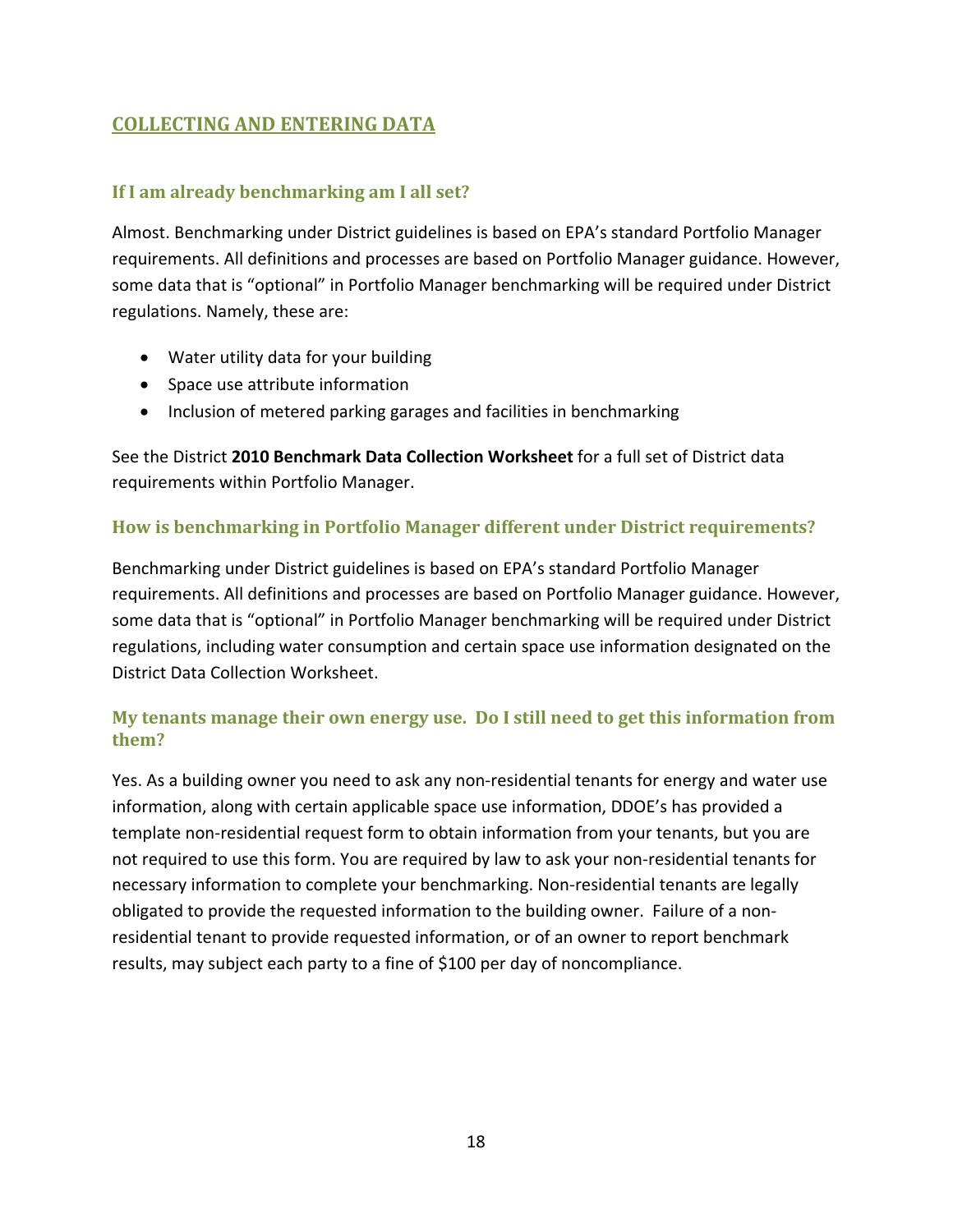## <span id="page-18-0"></span>**Are tenants required to provide energy and water use information to a building owner?**

Yes, non-residential tenants are legally obligated to provide the requested information to the owner. Failure of a tenant to provide requested information, or of an owner to report benchmark results, may subject each party to a fine of \$100 per day of noncompliance.

#### **Do I have to collect data from residential tenants?**

No. You do not have to collect any space use or energy information from residential tenants. For a residential building, you only need to input into Portfolio Manager and submit to the District data from meters you control, plus the data from any *non*-residential tenants. So for a master-metered building, you would still benchmark the whole building, but for a building with separately metered residential units, you would only include the common area usage. Once you are able to acquite aggregate data for the whole building directly from the unitiy company, you will be required to use this aggregate data to benchmark the whole building.

#### **Can my tenant(s) sign a waiver to give me access to their utility data?**

Yes! DDOE has prepared a common waiver, available in the set of benchmarking guidance documents at [http://ddoe.dc.gov,](http://ddoe.dc.gov/) that your tenants can sign and give to you, for you to provide to Pepco, Washington Gas, and/or DC Water. Please be aware that it may take some time to get any data from the utility company, and the fact that a utility company has not responded to a waiver request does not absolve a building owner of their duty to submit benchmarking data to DDOE by the appointed deadline.

#### **Do I have to request data from federal tenants?**

Yes, you must request data from all non-residential tenants, including federal tenants. However, the District does not have the legal authority to *require* the federal government to provide this data, so the General Services Administration (GSA) may deny or ignore your request. However, DDOE is working with the GSA with the goal of having federal tenant data be supplied in as many cases as possible. If you are unable to get data from a federal tenant, you may submit a partial report without the federal tenant(s).

#### **What should I do if one of my tenants leaves the building midyear?**

The building owner should ask the tenant to complete a Non‐Residential Tenant Information Form for the period that the tenant occupied the building. The tenant is expected to provide the form to the building owner before leaving the building, or as soon as practicable after the tenant has vacated the building.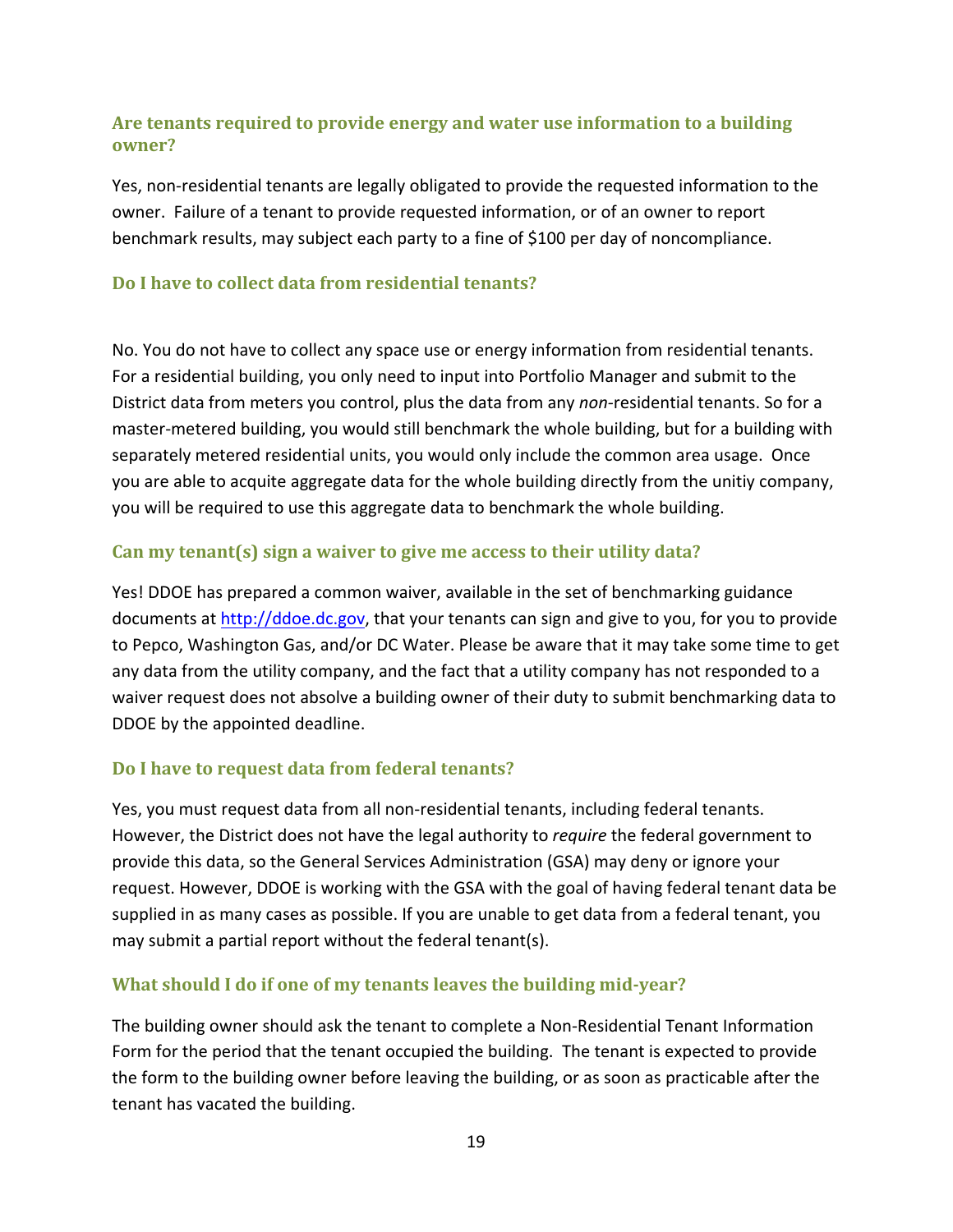# <span id="page-19-0"></span>**I do not have all of the tenant information required for benchmarking. What should I do?**

Building owners should make a reasonable effort to obtain the required tenant information, including timely sending a form requesting data to each tenant, such as DDOE's Non‐Residential Tenant Information Form. You may be asked to provide proof of this effort during an audit. If you are unable to obtain complete building information, you may submit a partial report with all the data you have—including available whole‐building information, common area information, and available non-residential tenant information. You must report any noncompliant tenants and their contact information in the Notes field in Portfolio Manager.

### **I entered my building's information into the Portfolio Manager Tool and a short while later I went back into my account to check one item, but I couldn't view the information that I entered. What happened?**

If you entered your building's information correctly into your Portfolio Manager account, it typically takes 24 hours before you can view the information in your account. If after 24 hours you still cannot view the information you entered, either you entered the information incorrectly or there is a problem with the Portfolio Manager Tool. First, try re‐entering the information into your account again. If after re-entering the information the problem persists, call the Benchmarking Help Center at 311 or (212) 442‐7901. If there is no one available to answer your question, please leave a message with a call‐back number and you will receive a call‐back.

# **Are there other options for benchmarking my portfolio that do not require manual data entry into Portfolio Manager?**

Several energy information and bill handling providers have integrated the EPA's energy performance rating system into their products and services. A complete list can be found [here](http://www.energystar.gov/index.cfm?c=spp_res.pt_spps_automated_benchmarking).

# **Why can't my utility company automatically benchmark my building for me?**

Benchmarking requires knowing more than just the energy use of the building; it also requires knowledge of how large a building is and how it is used—information that only building owners and tenants have access to. In some cities with mandatory energy benchmarking requirements, utility companies have implemented services that upload aggregate, whole‐building energy consumption data to ENERGY STAR Portfolio Manager upon request of the building owner. However, only the building owner can confirm that all meters have been included, enter the required space use information, and authorize transmission of the benchmarking data to the District. Automatic upload of utility data does save building owners time, though, and DDOE is working with Pepco, Washington Gas, and DC Water to bring such a service to the District.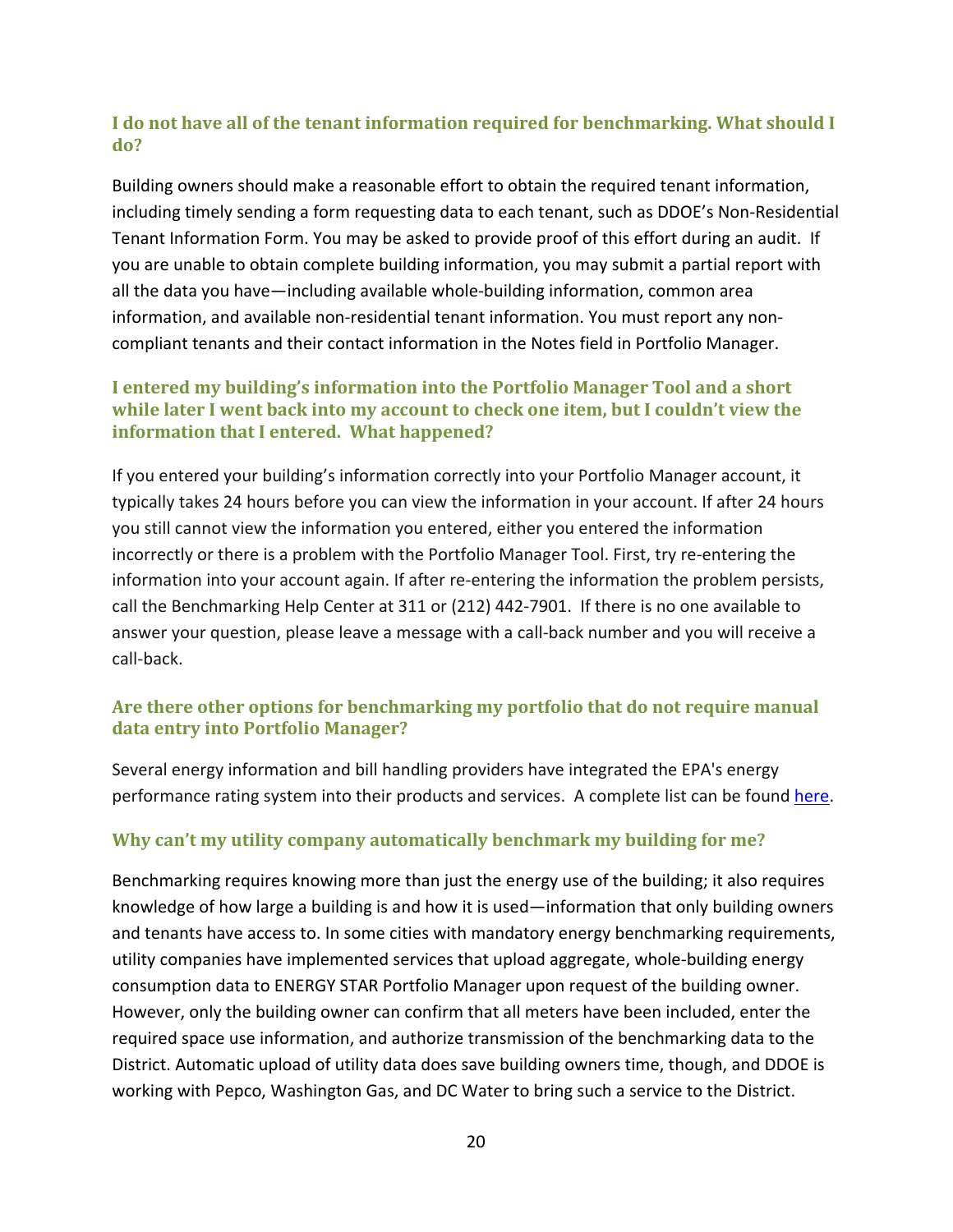# <span id="page-20-0"></span>**Can building management systems be linked to Portfolio Manager to automatically enter data?**

It is possible to import building data from other tracking systems into Portfolio Manager using a downloadable Excel template. This template minimizes the need for manual data entry of building information by providing a simple way to move data from commercial utility tracking software or in-house tracking tools to a common spreadsheet format that can then be uploaded into Portfolio Manager. The import procedure is currently available for Office Buildings, K‐12 Schools, Hotels, Hospitals, Warehouses, Medical Offices, Residence Halls, Supermarkets/Grocery Stores, and Other. It is intended to facilitate initial one time loading of large sets of building data (10 or more buildings or campuses). At this time it is not capable of updating information already in Portfolio Manager.

Portfolio Manager also allows you to update multiple meter entries at a time through *Multi Facility Meter Update*, available under *My Portfolio* in Portfolio Manager. This functionality enables you to download an Excel template which will list each facility and meter with the specified number of meter entries you select. You can then transfer data from your in‐house tracking tool to the spreadsheet and upload the spreadsheet into Portfolio Manager. Finally, a number of service providers offer automated benchmarking. For more information on this resource, visit the Service Providers Offer Automated [Benchmarking](http://www.energystar.gov/index.cfm?c=spp_res.pt_spps_automated_benchmarking) webpage.

# **REPORTING AND NEXT STEPS**

# **How do I submit my data to the D.C. Government?**

- Make sure all required data for your building has been entered into Portfolio Manager following the **District Benchmark Data Collection Worksheet.**
- Access **the District Reporting Template** for the applicable year at [www.ddoe.dc.gov](http://www.ddoe.dc.gov/) and click the link to automatically download it into your Portfolio manager account. After logging into your Portfolio Manager account, select "Access My Portfolio" on the top left of the screen.
- Under "Report and Analysis" on the right side of the screen, select "Generate Reports and Graphs." Click the drop‐down menu titled "Select a Report Template" and choose "District Benchmark Template"
- On the left side of the screen, select the building(s) that you are submitting. Once done, click the "Release Data" button in the upper right corner. EPA will then send a confirmation to the account contact.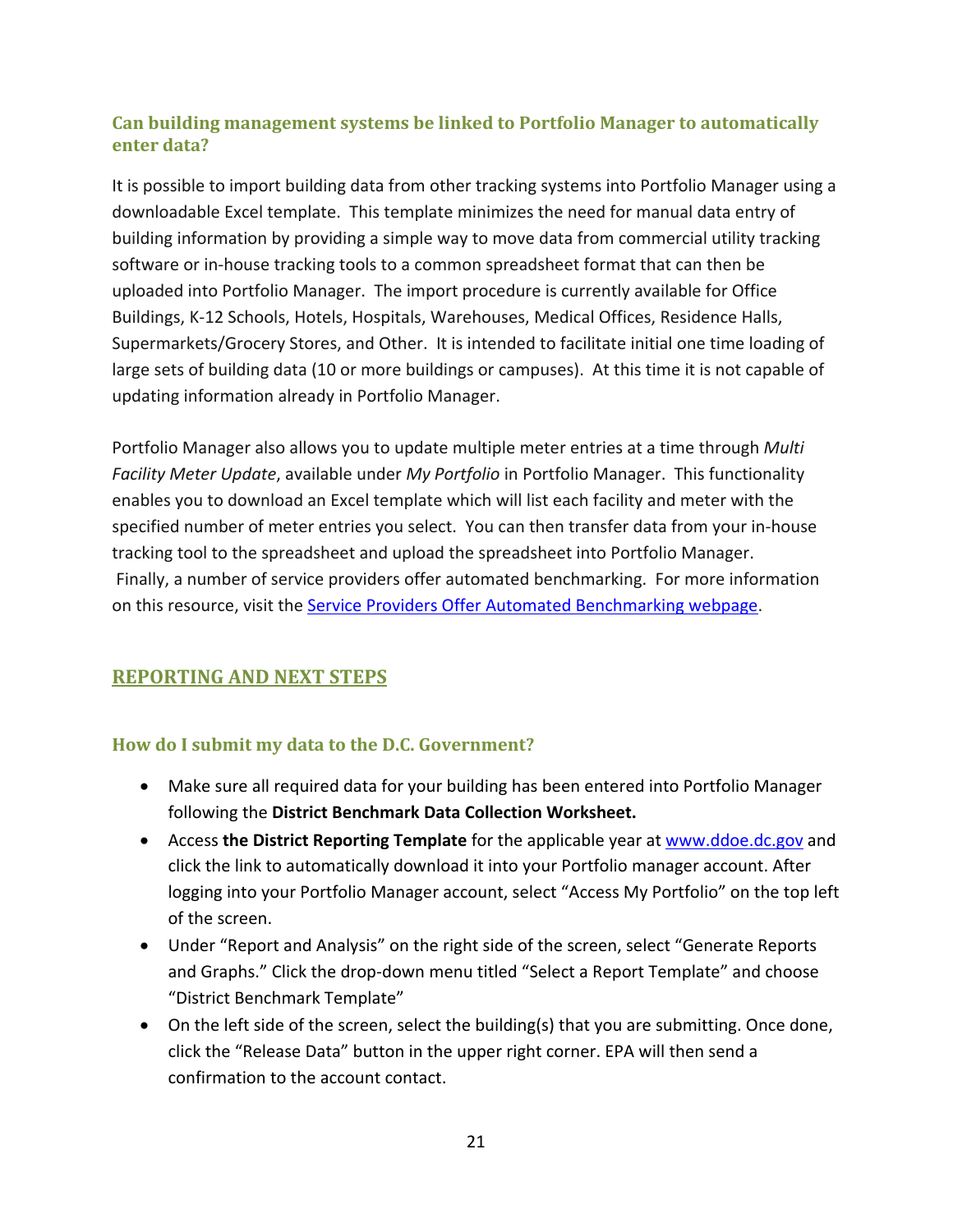<span id="page-21-0"></span>If you have any buildings that are grouped as a campus using the campus feature in Portfolio Manager, you must report them differently. This is because Portfolio Manager's custom reporting tool, which the District Reporting Template uses, does not "see" any meters that are assigned to the "campus" but not to any individual building. On the main Portfolio Manager screen, click the link to generate a campus report and follow the instructions. Portfolio Manager will provide you with a spreadsheet with all the information on the campus. You must e-mail this spreadsheet to DDOE by emailing it to [info.benchmark@dc.gov.](mailto:info.benchmark@dc.gov)

## **If I submit my Benchmarking Report and then realize I made a mistake, or find out that there was an error in the utility bills, can I correct my report and resubmit it, even after the deadline?**

Yes; indeed, you must. If an owner receives updated data, they have 30 days to submit a revised report to DDOE. The most likely circumstance where this subsection applies is when a tenant did not provide the building owner with the required energy and space use data, but then does provide the building owner with this data later. A building owner might also receive corrected data from a utility company in the event the utility company discovered an error in its meter readings, or a building owner might need to correct an inaccurate building square footage figure or fix human error.

# **Am I required to submit data every year?**

Yes, you must submit a benchmarking report to DDOE every year by April 1 of that calendar year. Note that Portfolio Manager takes 24 hours to update data so that it can be accessed by the custom reporting tool, so make sure to allow enough time.

#### **Is there a penalty for noncompliance?**

Yes. Building owners who do not report benchmark results to DDOE, and non‐residential tenants who do not provide requested information to the owner, may be fined up to \$100 per day for each day of noncompliance.

# **How long should I keep my benchmarking records?**

Building owners should keep benchmark results and supporting records for at least three years. Benchmark results and supporting records should be available for inspection and audit by DDOE during normal business hours, following reasonable notice. Examples of supporting records include:

• U.S. EPA and DDOE confirmation emails with a proof‐of‐submission date